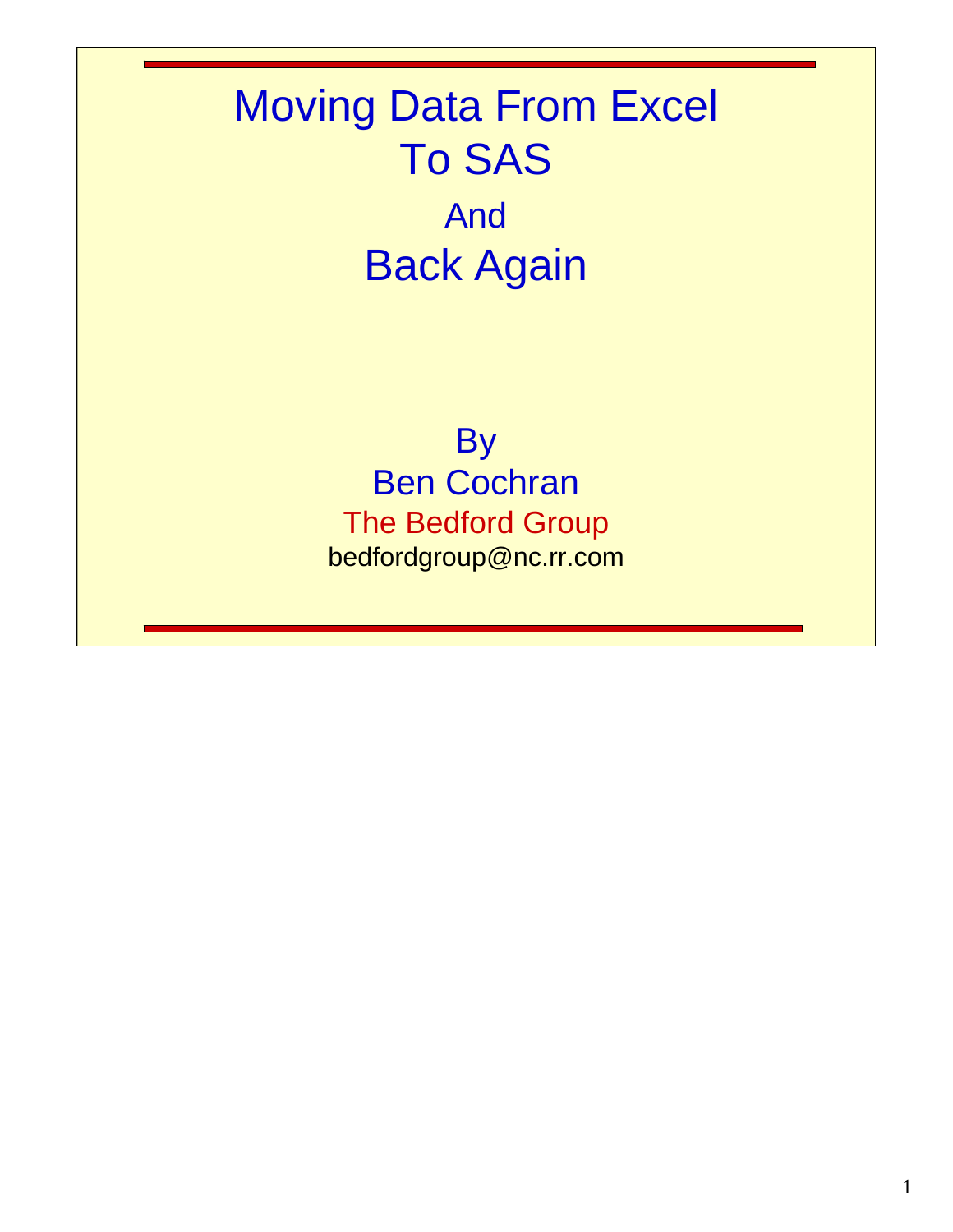#### **Contents**

- 1. Using DDE to Import Excel Data
- 2. Using the Import / Export Wizard
- 3. Using PROC IMPORT / EXPORT
- 4. Using Enterprise Guide
- 5. Using the Add-in for MicroSoft Office Product
- 6. Using the EXCEL Engine

.

triplet Ö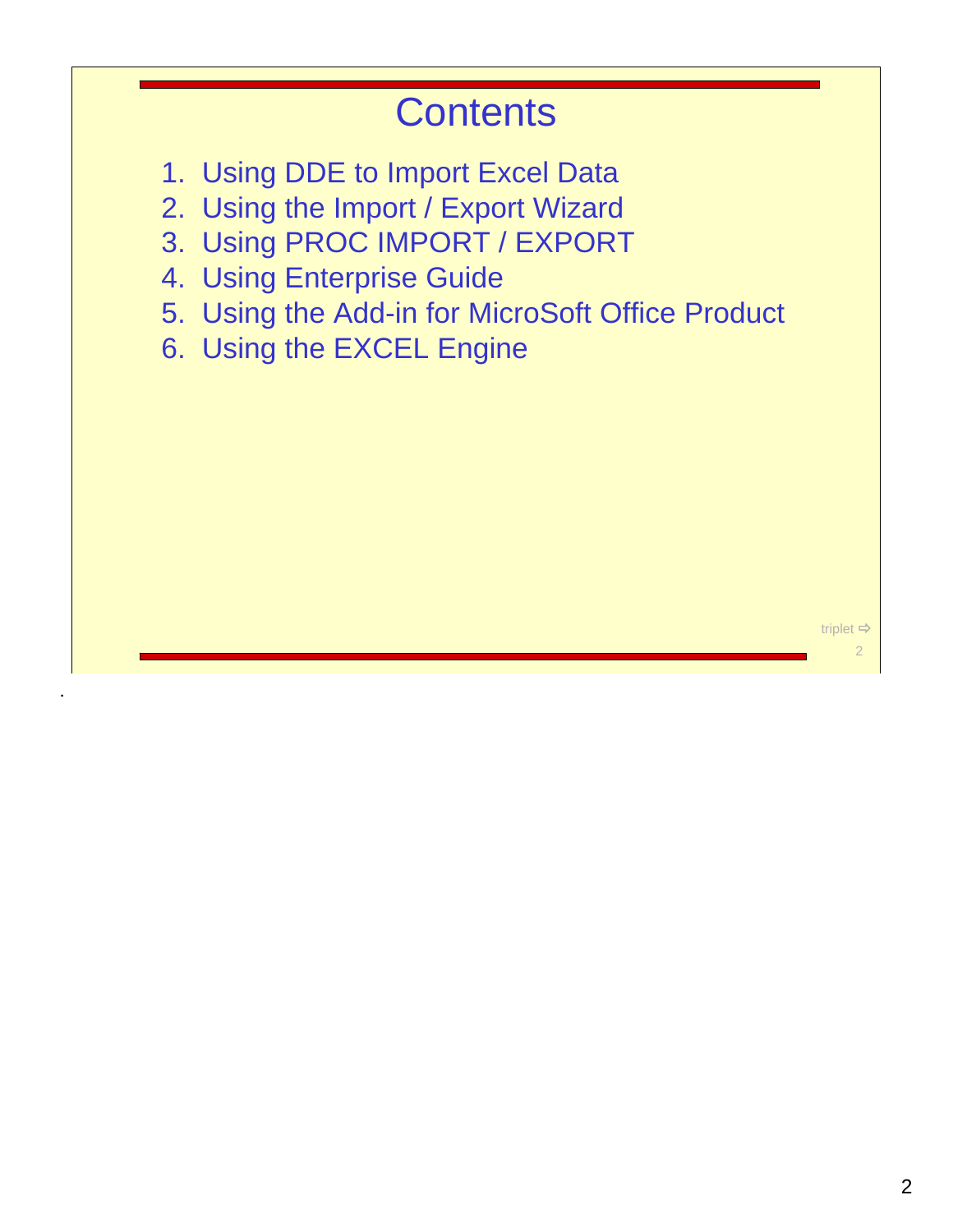|                                                                                    | 2. Using DDE to Import Excel Data                                                                                                           |  |
|------------------------------------------------------------------------------------|---------------------------------------------------------------------------------------------------------------------------------------------|--|
| information between Windows applications.                                          | Dynamic Data Exchange (DDE) is a way of dynamically exchanging                                                                              |  |
| You can use DDE with:<br>$\blacklozenge$ the DATA step<br>♦ the SAS Macro facility |                                                                                                                                             |  |
| $\blacklozenge$ a SAS/AF application                                               | A any operation in the SAS System that requests and generates data<br>To use DDE in SAS, issue a FILENAME statement with this general form: |  |
|                                                                                    | FILENAME fileref DDE 'DDE-triplet'   'CLIPBOARD' <dde -="" options="">;</dde>                                                               |  |

For more information on DDE options, refer to SAS Companion for the Microsoft Windows Environment from SAS Institute.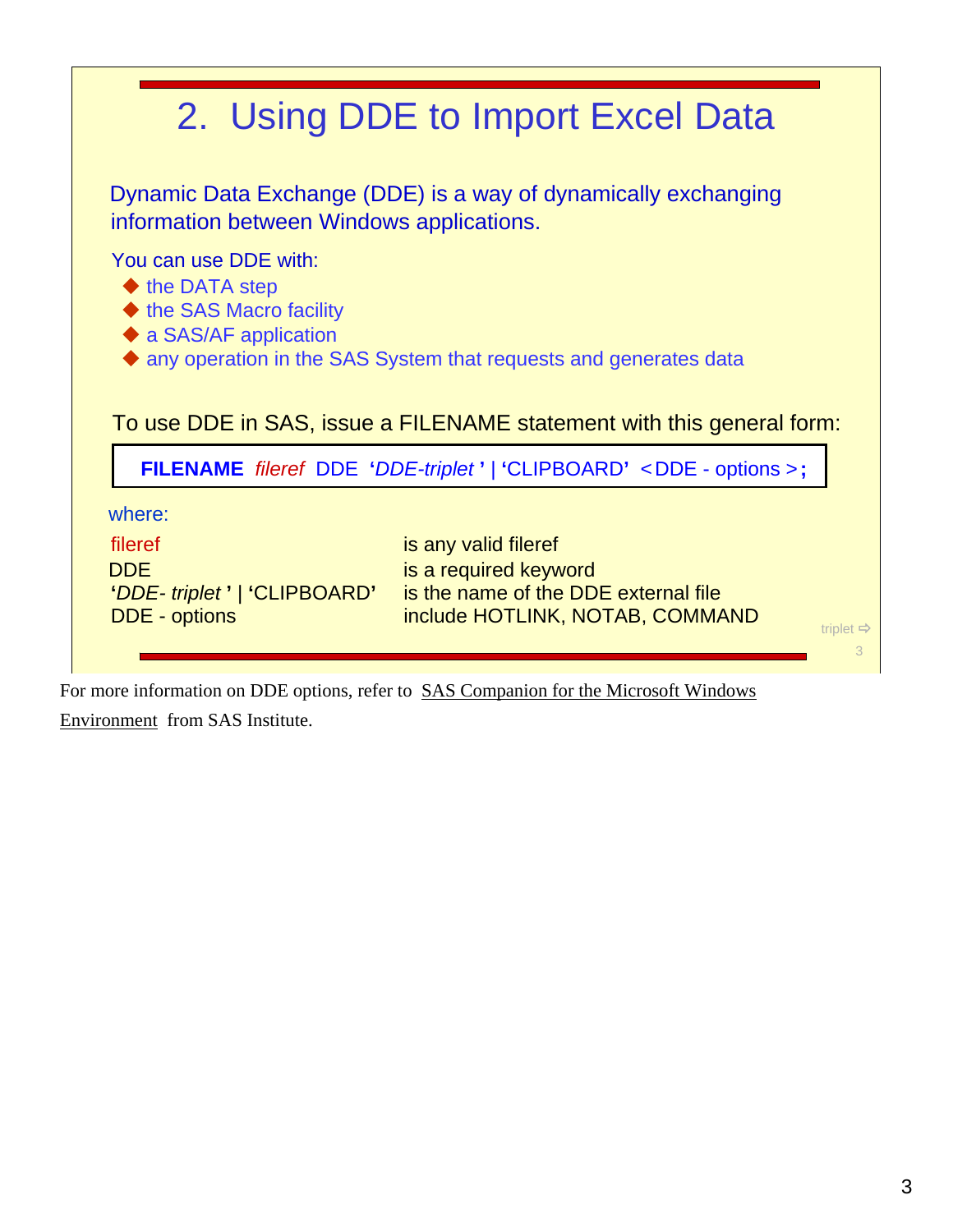The DDE triplet is application dependent and takes the following form**:**

**'** application **-** name **|** topic **!** item **'**

where:

| application - name | winword (for MS Word) or excel (for Excel spreadsheets)     |
|--------------------|-------------------------------------------------------------|
| topic              | is the topic of conversation between SAS and the DDE        |
|                    | application typically the full path filename of the file.   |
| <i>item</i>        | is the range of conversation. For example, in a spreadsheet |
|                    | this is usually a range of cells.                           |

To determine the exact value of the DDE triplet for a spreadsheet application, do the following**:**

- $\blacklozenge$  from the spreadsheet, select the range of cells, then copy them into the clipboard,
- go to the command line / bar in SAS and issue the DLGDDE command:

| <b>DLGDDE</b> | DDE Triplet in Clipboard<br>m<br>ExcellC:\unzipped\[Basis.xls]Sheet1!R1C1: | example $\Rightarrow$ |
|---------------|----------------------------------------------------------------------------|-----------------------|
|---------------|----------------------------------------------------------------------------|-----------------------|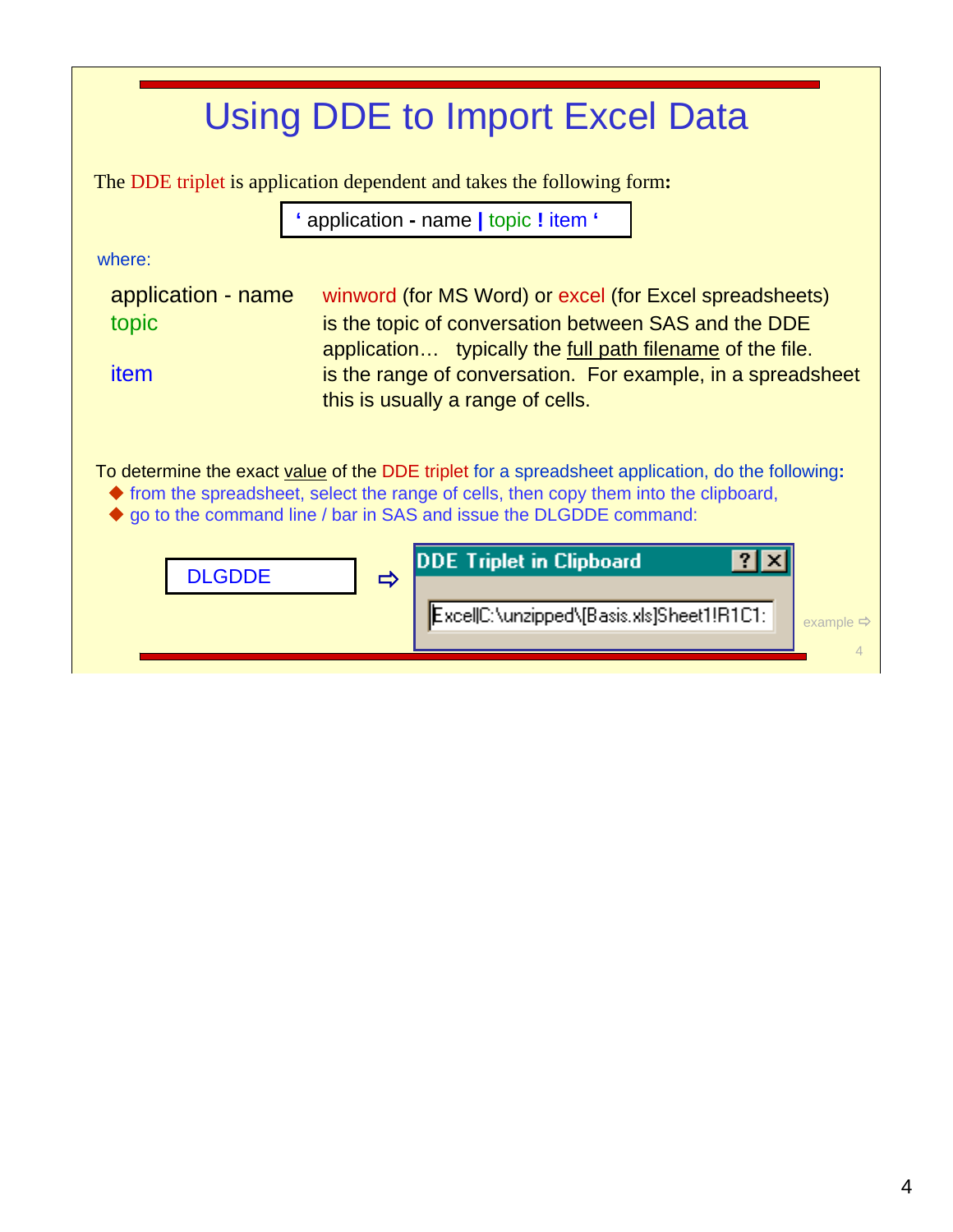Task: Read a range of cells from Basis.xls located in **'**c**:\**unzipped**'**. The range is from row3, column1 to row19 column4. The spreadsheet is shown below.

|    | <b>Basis.xls</b> [Read-Only] |       |       |   |           |  |
|----|------------------------------|-------|-------|---|-----------|--|
|    | А                            | в     | C     | D | E         |  |
| 1  |                              |       |       |   |           |  |
| 2  |                              |       |       |   |           |  |
| З  | 1/16/2002                    | 10.75 | 10.75 |   | 1/16/2002 |  |
| 4  | 1/17/2002                    | 10.75 | 10.75 |   | 1/17/2002 |  |
| 5  | 1/18/2002                    | 10.75 | 10.75 |   | 1/18/2002 |  |
| 6  | 1/21/2002                    | 10.75 | 10.75 |   | 1/21/2002 |  |
| 7  | 1/22/2002                    | 10.75 | 10.75 |   | 1/22/2002 |  |
| 8  | 1/23/2002                    | 10.75 | 10.75 |   | 1/23/2002 |  |
| 9  | 1/24/2002                    | 10.75 | 10.75 |   | 1/24/2002 |  |
| 10 | 1/25/2002                    | 10.75 | 10.75 |   | 1/25/2002 |  |
| 11 | 1/28/2002                    | 10.75 | 10.75 |   | 1/28/2002 |  |
| 12 | 1/29/2002                    | 10.25 | 10.25 |   | 1/29/2002 |  |
| 13 | 1/30/2002                    | 10.75 | 10.75 |   | 1/30/2002 |  |
| 14 | 1/31/2002                    | 10.75 | 10.75 |   | 1/31/2002 |  |
| 15 | 2/1/2002                     | 10.75 | 10.75 |   | 2/1/2002  |  |
| 16 | 2/4/2002                     | 10.75 | 10.75 |   | 2/4/2002  |  |
| 17 | 2/5/2002                     | 9.4   | 9.4   |   | 2/5/2002  |  |
| 18 | 2/6/2002                     | 9.4   | 9.4   |   | 2/6/2002  |  |
| 19 | 2/7/2002                     | 9.4   | 9.4   |   | 2/7/2002  |  |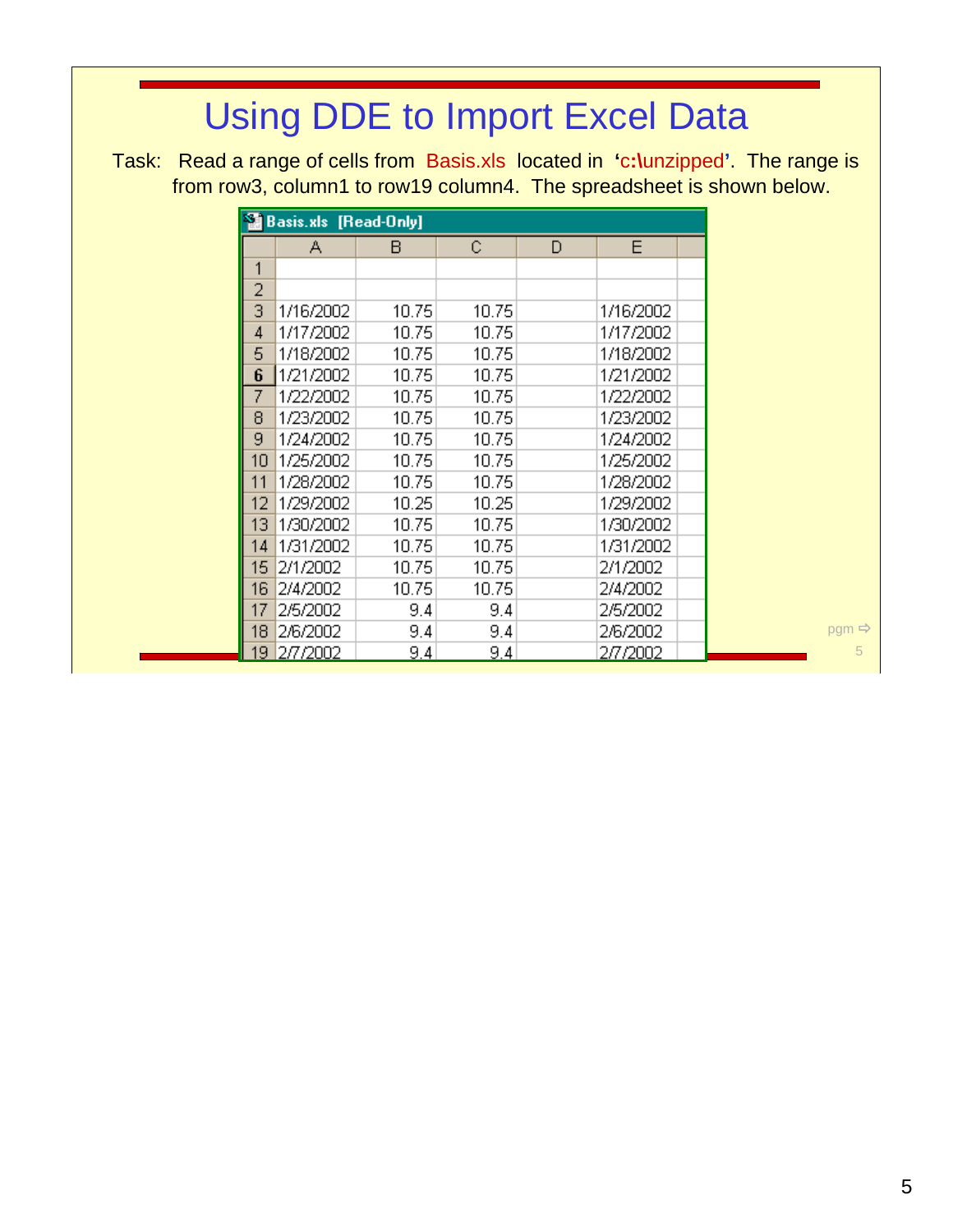|                 | <b>Using DDE to Import Excel Data</b><br>Look closely at the FILENAME statement.                                                                                                                |                        |
|-----------------|-------------------------------------------------------------------------------------------------------------------------------------------------------------------------------------------------|------------------------|
|                 | filename in dde 'Excel   c: \ unzipped \ [basis.xls]Sheet1!R3C1:R19C4',                                                                                                                         |                        |
| run,            | <b>data</b> spreadsheet_test;<br>infile in dlm='09'x notab dsd missover,<br>input start_date: mmddyy10. start_amt end_amt blank \$;                                                             |                        |
| run,            | <b>proc print</b> data=spreadsheet_test;<br>format start_date weekdate25.;                                                                                                                      |                        |
| where:          |                                                                                                                                                                                                 |                        |
| notab<br>dim    | tells SAS not to convert the tabs sent from Excel into blanks,<br>defines the delimiter as hexadecimal representation of the tab<br>character.                                                  |                        |
| dsd<br>missover | tells SAS to treat 2 consecutive delimiters as a missing value<br>tells SAS to set all variables in the current observation to missing<br>if values are not found in the current record or row. |                        |
|                 | Note: with this approach, the spreadsheet needs to be open.                                                                                                                                     | $log \Rightarrow$<br>6 |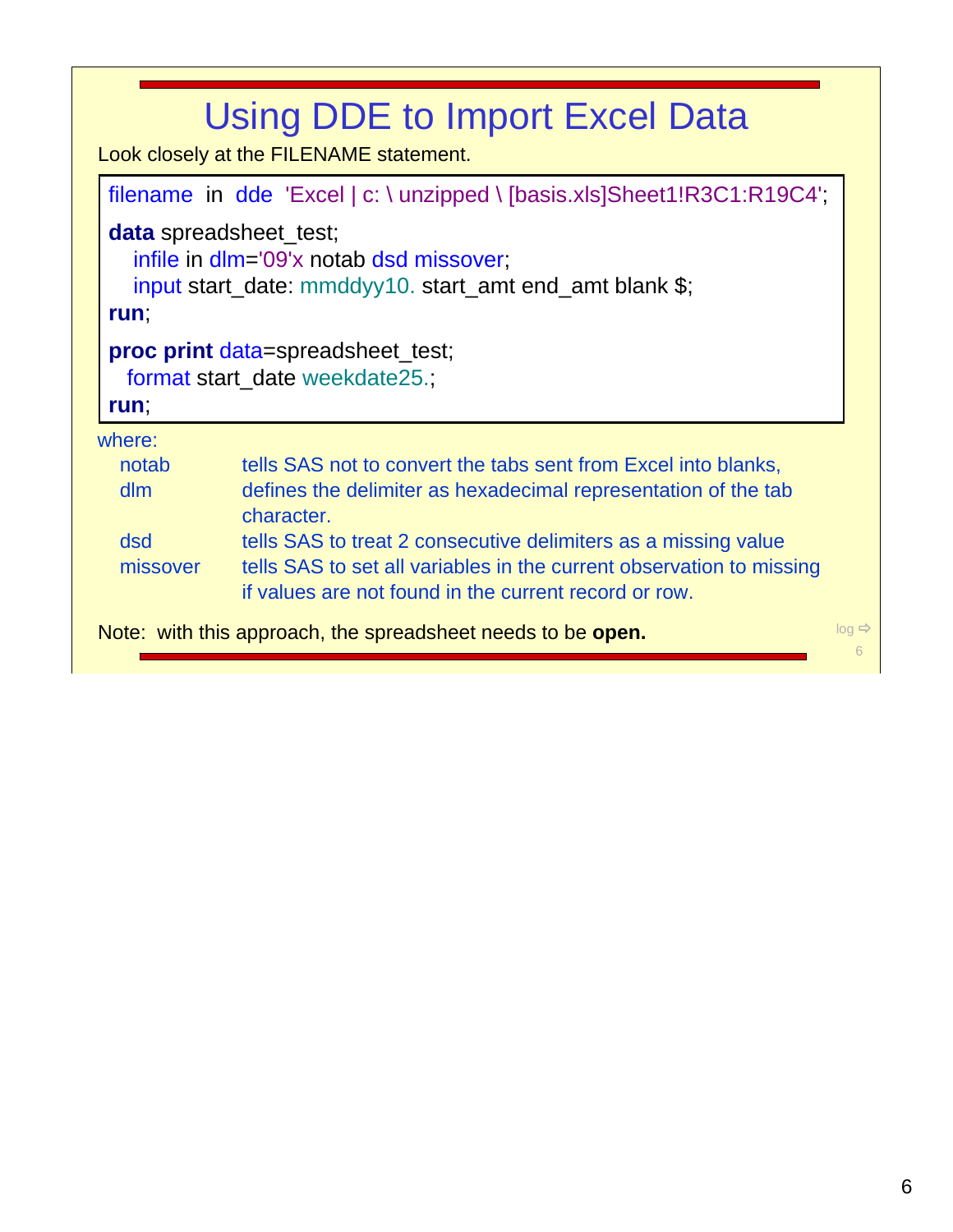277 278 filename in dde 'Excel|c:\unzipped\[basis.xls]Sheet1!R3C1:R19C4'; data spreadsheet\_test; 279 infile in dlm= $\frac{1}{2}09'x$  notab dsd missover; 280 input start\_date: mmddyy10. start\_amt end\_amt blank \$; 281 282 run; NOTE: The infile IN is: DDE Session, SESS ION=Excel | c:\unzipped\[basis.xls]Sheet1!R3C1:R19C4, RECFM=V, LRECL=256 NOTE: 17 records were read from the infile IN. The minimum record length was 17. The maximum record length was 22.<br>NOTE: The data set WORK.SPREADSHEET\_TEST has 17 observations and 4 variables. NOTE: DATA statement used: real time 3.94 seconds 283 proc print data=spreadsheet\_test; format start\_date weekdate25.; 284 285 run; NOTE: There were 17 observations read from the data set WORK.SPREADSHEET\_TEST. NOTE: PROCEDURE PRINT used: 1.32 seconds real time output  $\Rightarrow$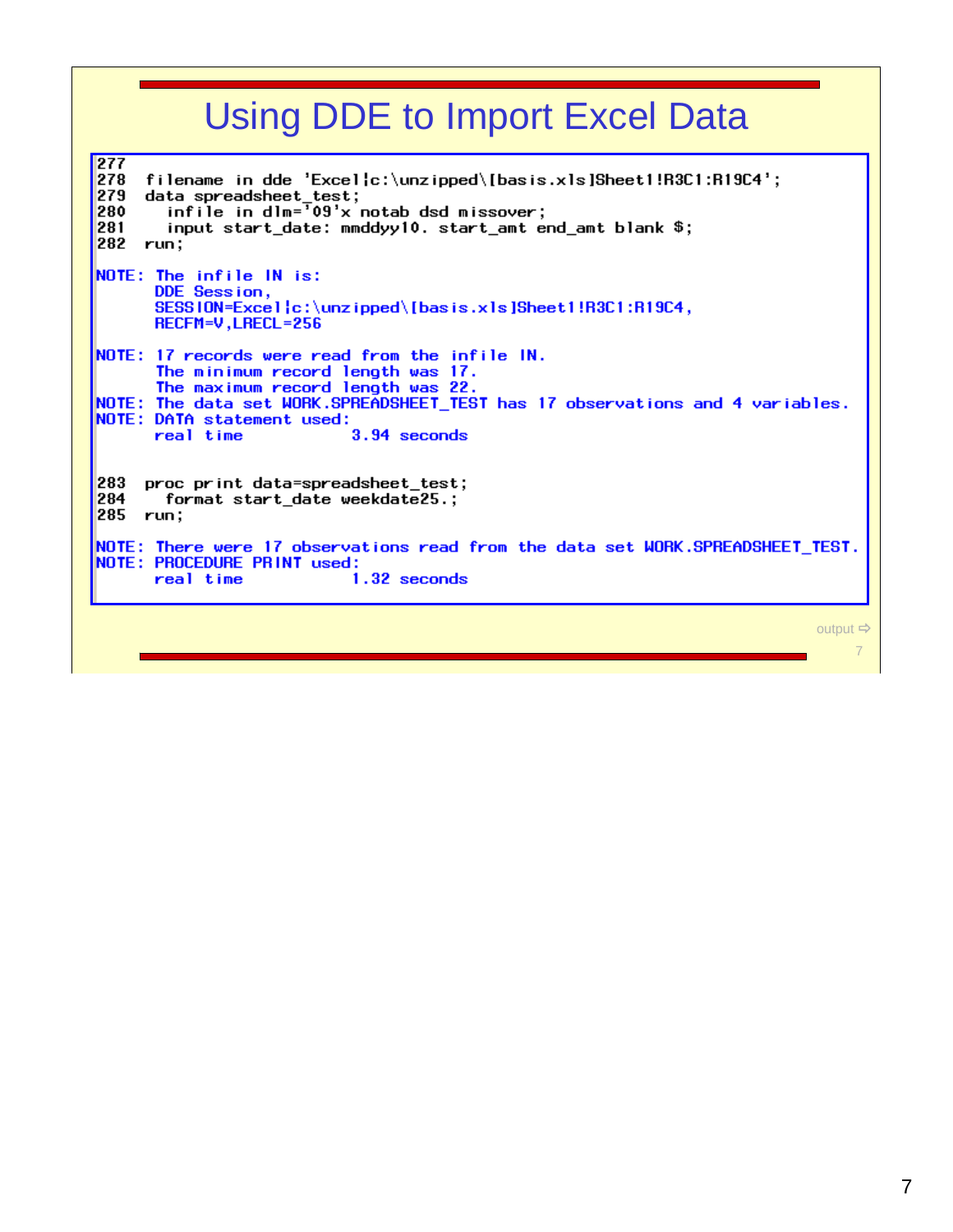| 10.75<br>10.75<br>Wednesday, Jan 16, 2002<br>2<br>10.75<br>10.75<br>Thursday, Jan 17, 2002<br>3<br>4<br>5<br>6<br>10.75<br>10.75<br>Friday, Jan 18, 2002<br>10.75<br>Monday, Jan 21, 2002<br>10.75<br>10.75<br>10.75<br>Tuesday, Jan 22, 2002<br>10.75<br>10.75<br>Wednesday, Jan 23, 2002<br>7<br>10.75<br>10.75<br>Thursday, Jan 24, 2002<br>$\begin{array}{c} 8 \\ 9 \end{array}$<br>10.75<br>10.75<br>Friday, Jan 25, 2002<br>10.75<br>10.75<br>Monday, Jan 28, 2002<br>10<br>10.25<br>Tuesday, Jan 29, 2002<br>10.25<br>11<br>10.75<br>10.75<br>Wednesday, Jan 30, 2002<br>12<br>10.75<br>10.75<br>Thursday, Jan 31, 2002<br>13<br>10.75<br>10.75<br>Friday, Feb 1, 2002<br>14<br>10.75<br>10.75<br>Monday, Feb 4, 2002<br>15<br>9.40<br>9.40<br>Tuesday, Feb 5, 2002<br>16<br>Wednesday, Feb 6, 2002<br>9.40<br>9.40 | <b>Obs</b> | start_date            | start_<br>amt | end_amt | blank |
|----------------------------------------------------------------------------------------------------------------------------------------------------------------------------------------------------------------------------------------------------------------------------------------------------------------------------------------------------------------------------------------------------------------------------------------------------------------------------------------------------------------------------------------------------------------------------------------------------------------------------------------------------------------------------------------------------------------------------------------------------------------------------------------------------------------------------|------------|-----------------------|---------------|---------|-------|
|                                                                                                                                                                                                                                                                                                                                                                                                                                                                                                                                                                                                                                                                                                                                                                                                                            |            |                       |               |         |       |
|                                                                                                                                                                                                                                                                                                                                                                                                                                                                                                                                                                                                                                                                                                                                                                                                                            |            |                       |               |         |       |
|                                                                                                                                                                                                                                                                                                                                                                                                                                                                                                                                                                                                                                                                                                                                                                                                                            |            |                       |               |         |       |
|                                                                                                                                                                                                                                                                                                                                                                                                                                                                                                                                                                                                                                                                                                                                                                                                                            |            |                       |               |         |       |
|                                                                                                                                                                                                                                                                                                                                                                                                                                                                                                                                                                                                                                                                                                                                                                                                                            |            |                       |               |         |       |
|                                                                                                                                                                                                                                                                                                                                                                                                                                                                                                                                                                                                                                                                                                                                                                                                                            |            |                       |               |         |       |
|                                                                                                                                                                                                                                                                                                                                                                                                                                                                                                                                                                                                                                                                                                                                                                                                                            |            |                       |               |         |       |
|                                                                                                                                                                                                                                                                                                                                                                                                                                                                                                                                                                                                                                                                                                                                                                                                                            |            |                       |               |         |       |
|                                                                                                                                                                                                                                                                                                                                                                                                                                                                                                                                                                                                                                                                                                                                                                                                                            |            |                       |               |         |       |
|                                                                                                                                                                                                                                                                                                                                                                                                                                                                                                                                                                                                                                                                                                                                                                                                                            |            |                       |               |         |       |
|                                                                                                                                                                                                                                                                                                                                                                                                                                                                                                                                                                                                                                                                                                                                                                                                                            |            |                       |               |         |       |
|                                                                                                                                                                                                                                                                                                                                                                                                                                                                                                                                                                                                                                                                                                                                                                                                                            |            |                       |               |         |       |
|                                                                                                                                                                                                                                                                                                                                                                                                                                                                                                                                                                                                                                                                                                                                                                                                                            |            |                       |               |         |       |
|                                                                                                                                                                                                                                                                                                                                                                                                                                                                                                                                                                                                                                                                                                                                                                                                                            |            |                       |               |         |       |
|                                                                                                                                                                                                                                                                                                                                                                                                                                                                                                                                                                                                                                                                                                                                                                                                                            |            |                       |               |         |       |
|                                                                                                                                                                                                                                                                                                                                                                                                                                                                                                                                                                                                                                                                                                                                                                                                                            |            |                       |               |         |       |
|                                                                                                                                                                                                                                                                                                                                                                                                                                                                                                                                                                                                                                                                                                                                                                                                                            | 17         | Thursday, Feb 7, 2002 | 9.40          | 9.40    |       |

The example on the next page shows a DDE application that Opens a spreadsheet, reads it, then closes it  $\Rightarrow$ ...

 $\,8\,$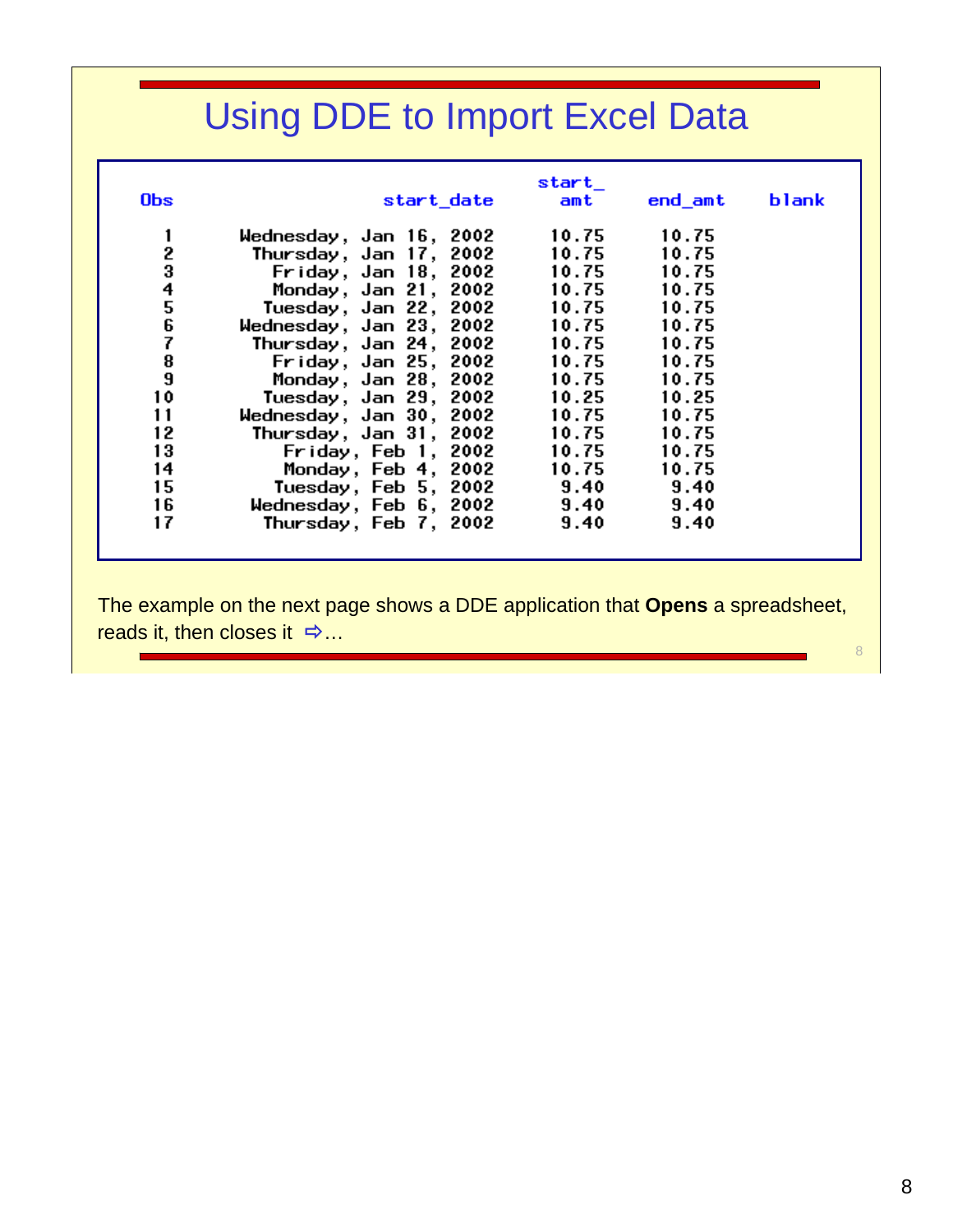```
options noxwait noxsync;
*--- Open Excel, put SAS to Sleep, and open a specific spreadsheet ---*;
x 'start excel';
data null;
     x=sleep(12);
run.
filename cmds DDE 'Excel|system';
data_null_;<br>file cmds;<br>put '[FILE-OPEN("C:\ben\UO_Rooms_Sold_06_05_05.xls")]';
run.
filename in dde 'Excel{C:\Ben\[Rooms_Sold.xls]PBH_Sold!R1C1:R30C40';
data PBH_Sold3;
      infile in dlm = 0.9'x notab dsd missover;
      input (var1-var3) (:$20.) (var4-var40) (:$12.);
run.
*--- Close the Spreadsheet ---*;
data null;
   file cmds;<br>put "[FILE-CLOSE()]";
   put "[QU[T]]";
run.
```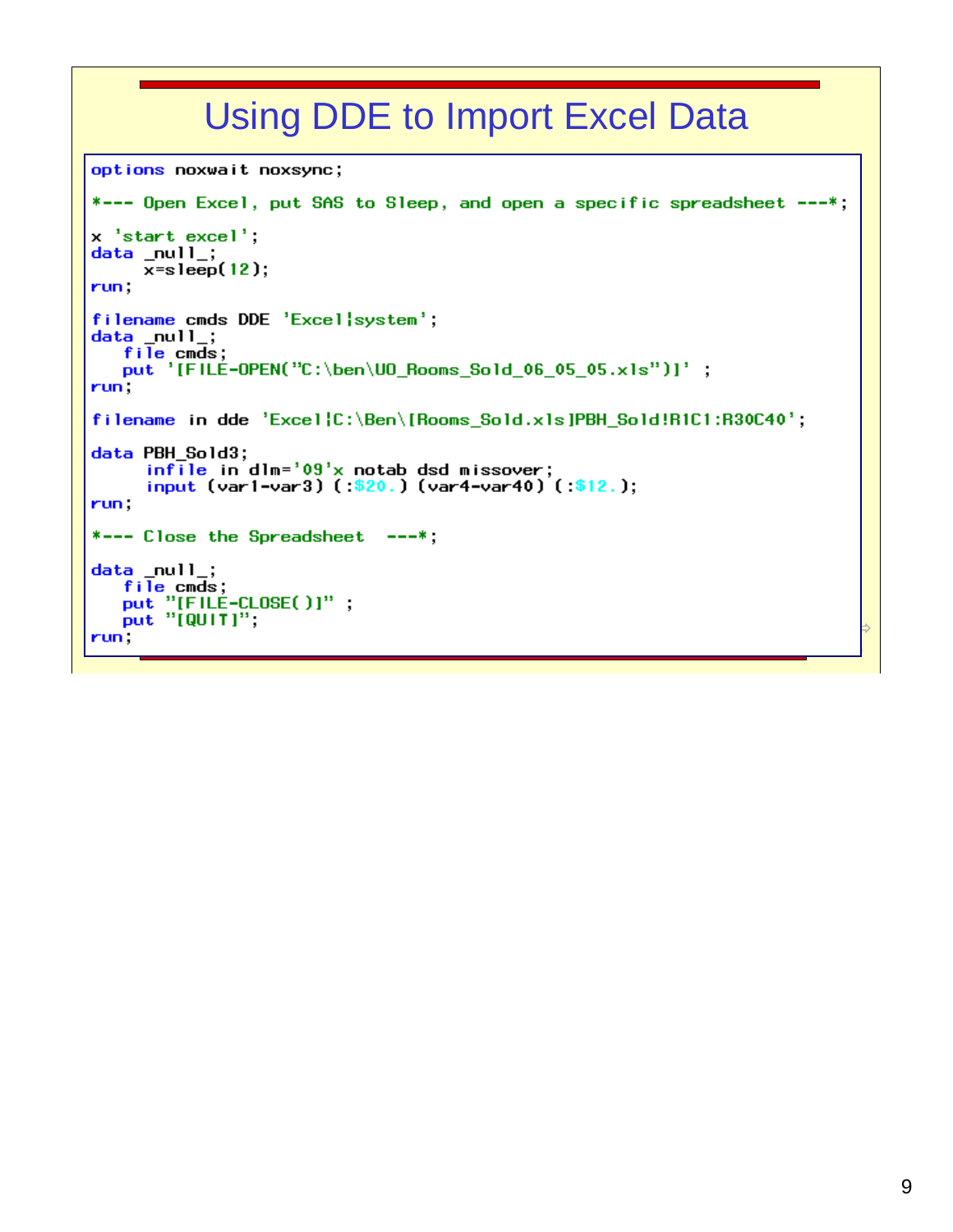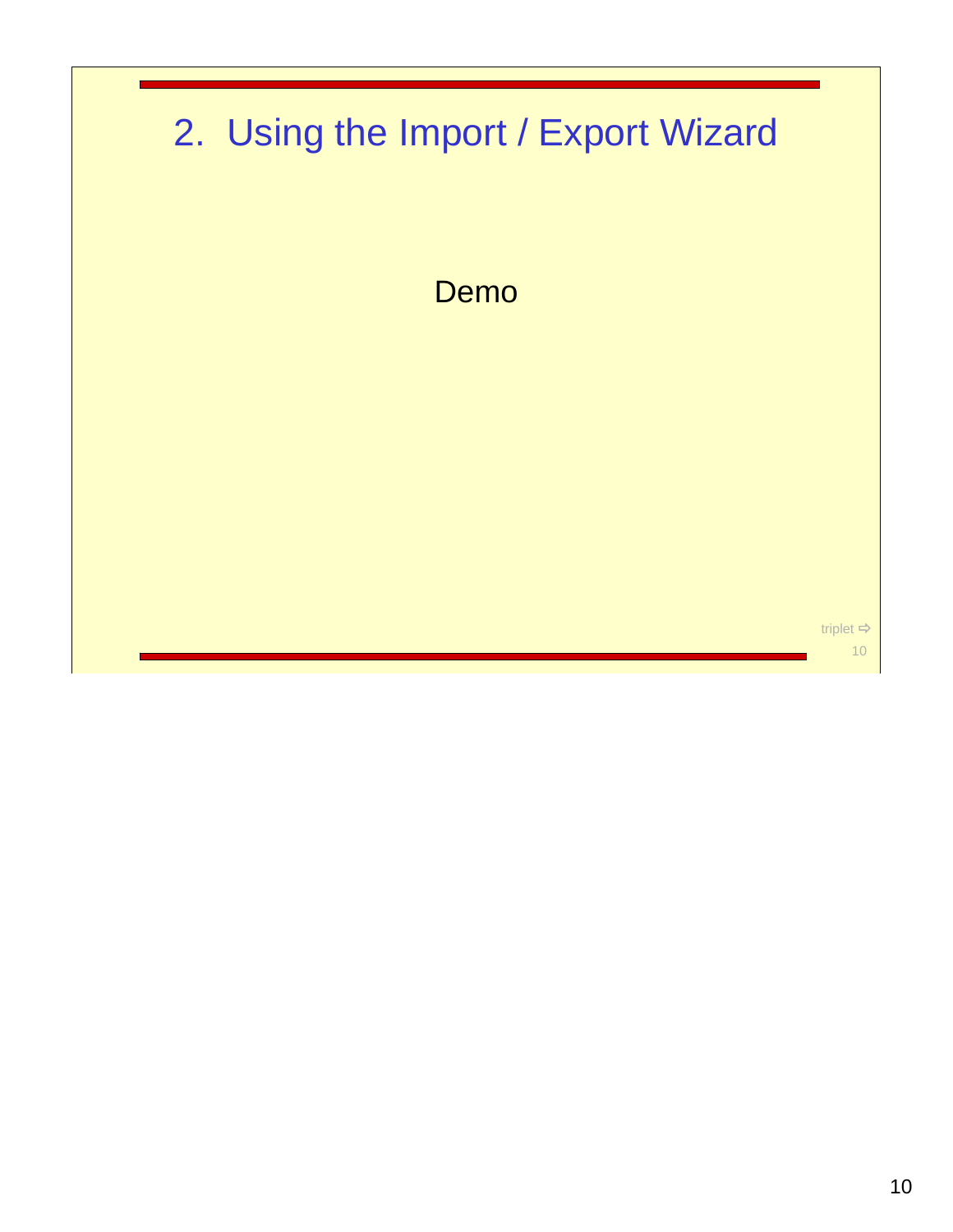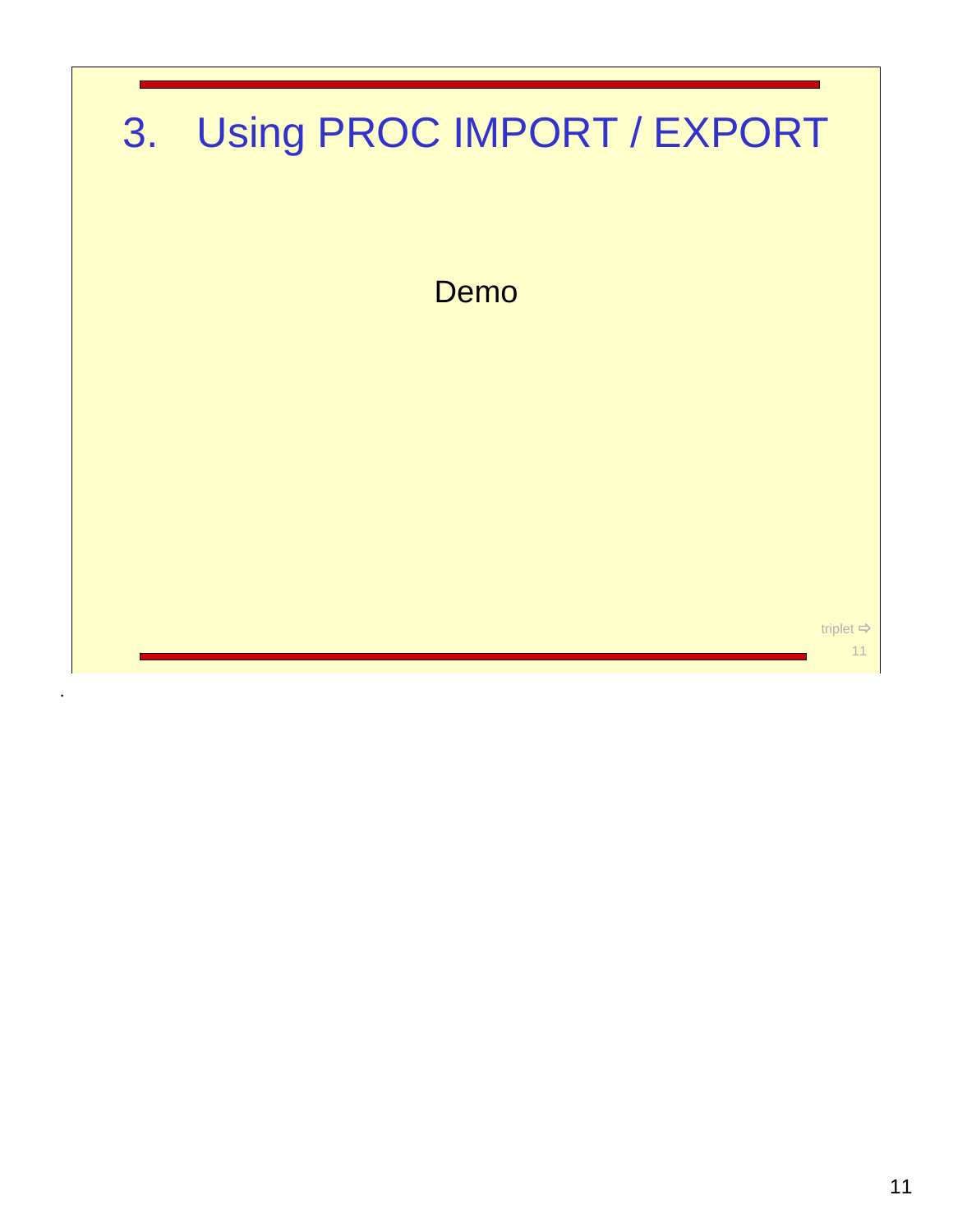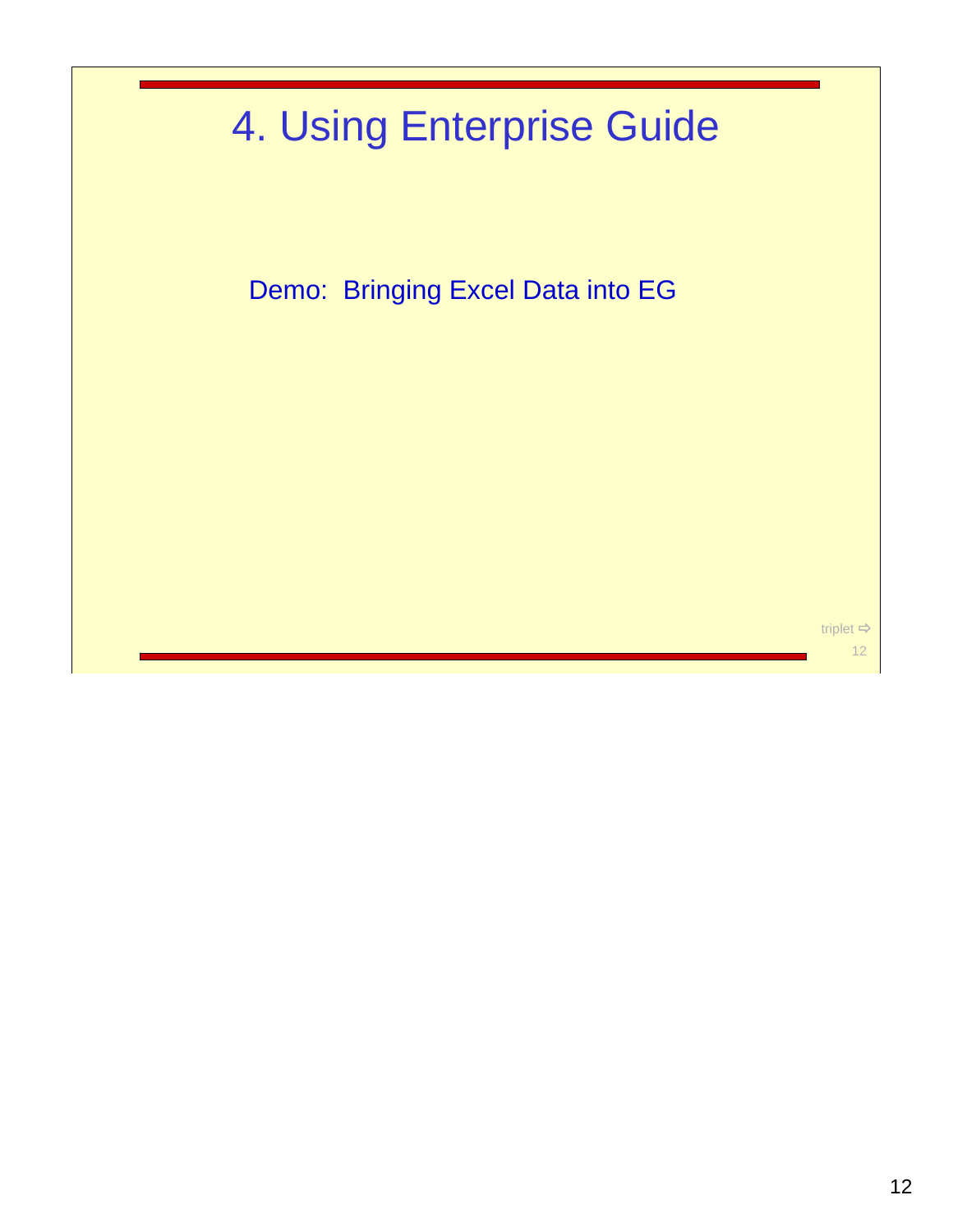From within the Enterprise Guide project, select the dataset you want to export to Excel. Click on it and select Export → Export *dataset name* As A Step in Project ...

|     | Open                 |                                       |
|-----|----------------------|---------------------------------------|
| TES | Export               | Export TEST<br>×.                     |
| B   | Filter and Query     | 酷<br>Export TEST As A Step In Project |
|     | Run Branch From TEST |                                       |
| 鬗   | Publish              |                                       |
|     | Send To              | ۱                                     |
|     | Link TEST to         |                                       |
| þ   | Copy                 |                                       |
| û   | Paste                |                                       |
| ×   | Delete               | $\rm HII$                             |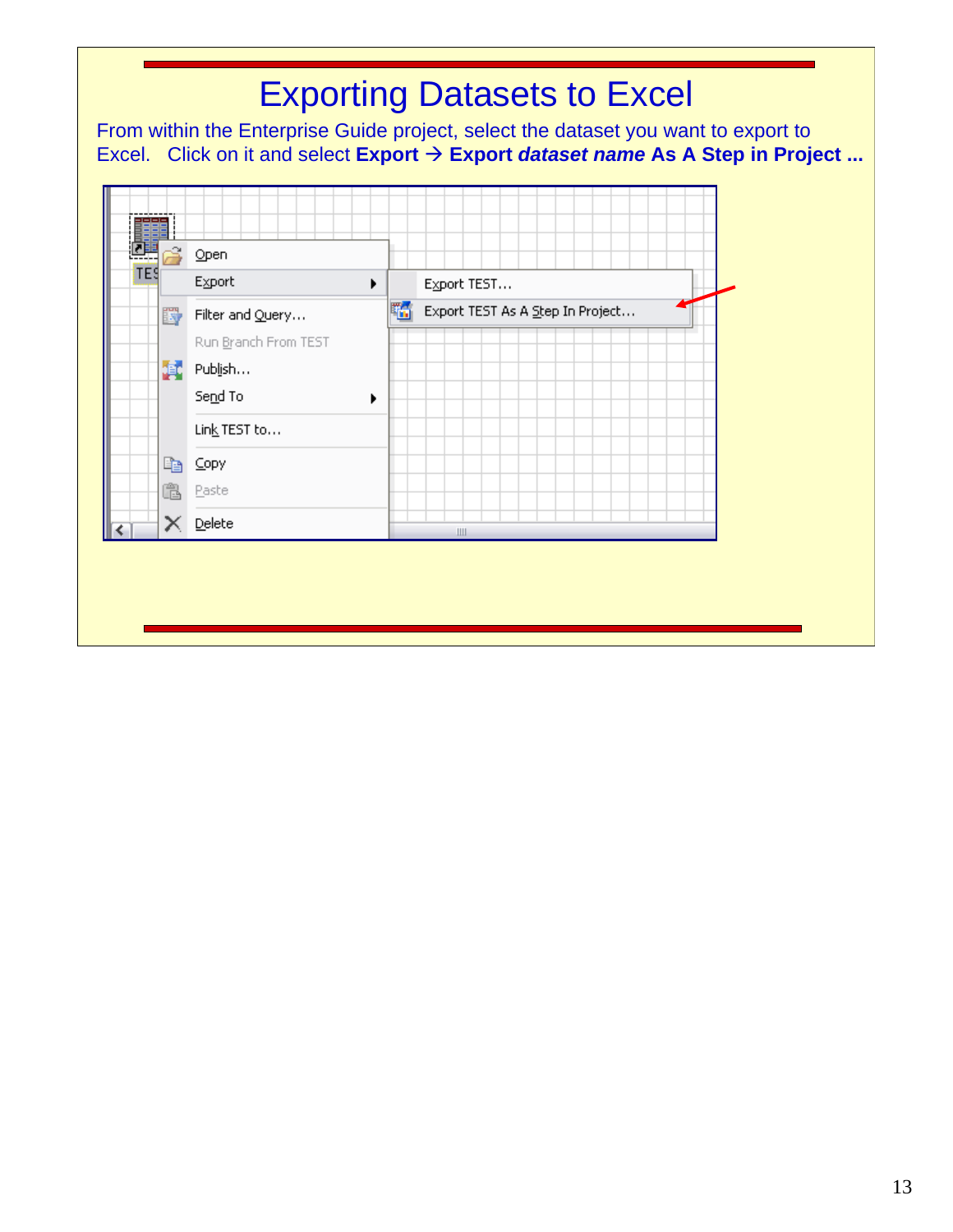From the Export window, first select the dataset you want to export...

| 1 of 4<br>Select the file to export.                                                                                                                                                                 |                      |                           |               |                           |  |
|------------------------------------------------------------------------------------------------------------------------------------------------------------------------------------------------------|----------------------|---------------------------|---------------|---------------------------|--|
| The export task allows a user to export a file and distribute the new file to another physical location. Some files<br>such as data and report files can be converted to a new type prior to saving. |                      |                           |               |                           |  |
|                                                                                                                                                                                                      |                      |                           |               |                           |  |
| File To Export:<br>Name<br>- 7                                                                                                                                                                       | Type                 | Source                    | Container     | Date Modified<br>∧        |  |
| iii) Log                                                                                                                                                                                             | SAS Log              | Query for TEST            | Process Flow  | 8/14/2008 11:17:13 A      |  |
| Ë<br>Log                                                                                                                                                                                             | SAS Log              | Summary Tabl              | Process Flow  | 8/14/2008 11:34:49 A      |  |
| iii Log                                                                                                                                                                                              | SAS Log              | Export File               | Process Flow  | 8/15/2008 5:52:27 PN      |  |
| 凹RTF - Summary Tables ODS RTF                                                                                                                                                                        |                      | Summary Tabl Process Flow |               | 8/14/2008 3:29:17 PN      |  |
| 驒TEST                                                                                                                                                                                                | Input Data           |                           | Process Flow  | 8/15/2008 6:04:29 PM      |  |
| <b>FER</b> TECTA                                                                                                                                                                                     | <b>Louis A Dista</b> |                           | Deserva Flame | <b>ALL FOUR COOOLS DR</b> |  |
| ≺                                                                                                                                                                                                    |                      | <b>IIII</b>               |               | ⋗                         |  |
|                                                                                                                                                                                                      |                      |                           |               |                           |  |
|                                                                                                                                                                                                      |                      |                           |               |                           |  |
|                                                                                                                                                                                                      |                      |                           |               |                           |  |
|                                                                                                                                                                                                      | < Back               | Next                      | Finish        | <b>Help</b><br>Cancel     |  |
|                                                                                                                                                                                                      |                      |                           |               |                           |  |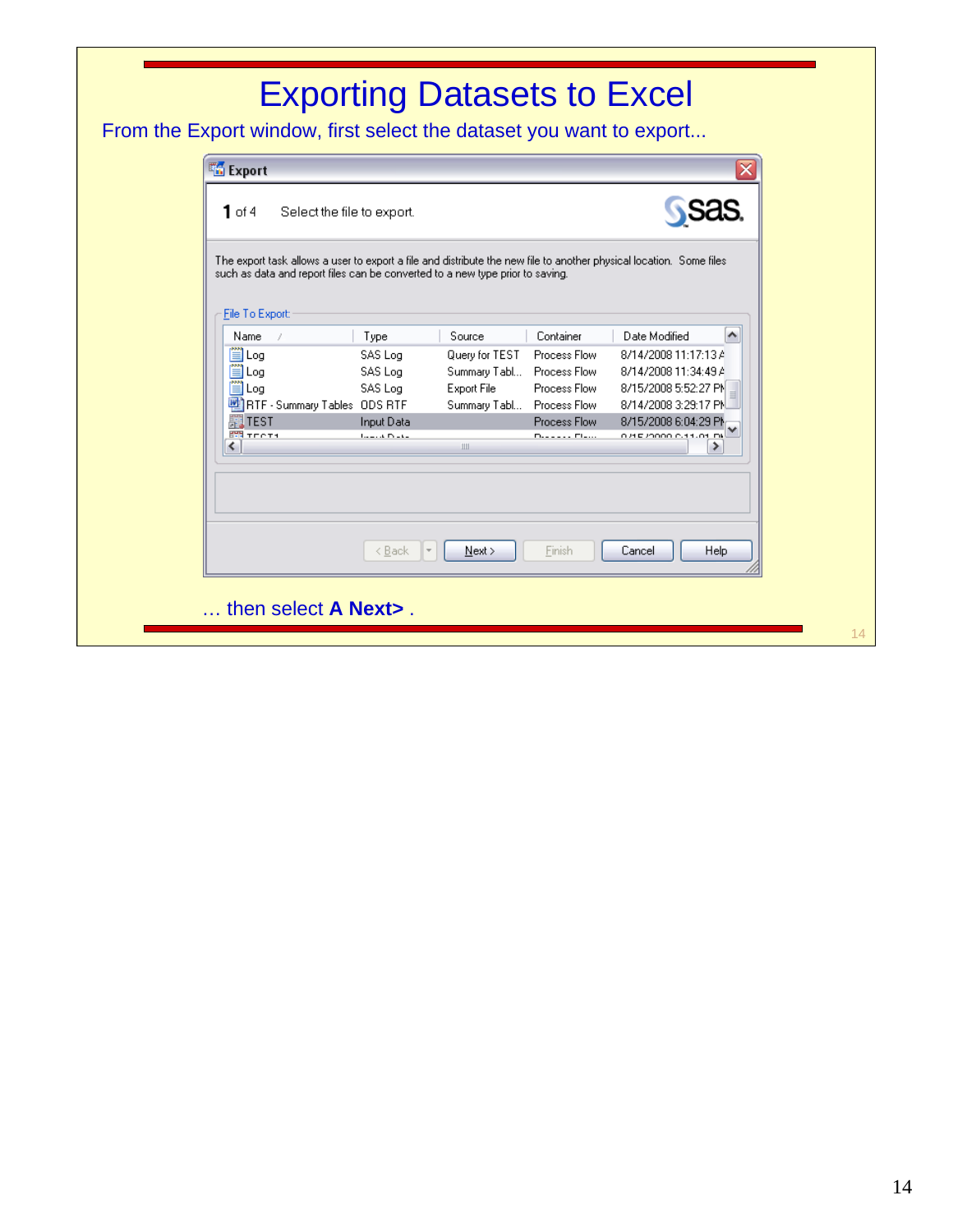| Export                                                        | ≅ |
|---------------------------------------------------------------|---|
| $2$ of 5<br>Select a file type for the output file.           |   |
| <b>Qutput File Type:</b>                                      |   |
| SAS Data File (".sas7bdat)<br>SAS Library Member (".sas7bdat) |   |
| SAS Data File (".sd2)<br>Microsoft Excel File (*.xls)         |   |
| Microsoft Access File (".mdb)<br>dBASE File (".dbf)           | ≣ |
| Lotus 1-2-3 File (".wk4)<br>Lotus 1-2-3 File (".wk3)          |   |
| Lotus 1-2-3 File (".wk1)<br>Paradox File (".db)               |   |
| Comma Delimited File (*.csv)<br>Text File (".txt)             |   |
| ≺<br>$\mathbf{III}$                                           | ≯ |
|                                                               |   |
|                                                               |   |
|                                                               |   |

15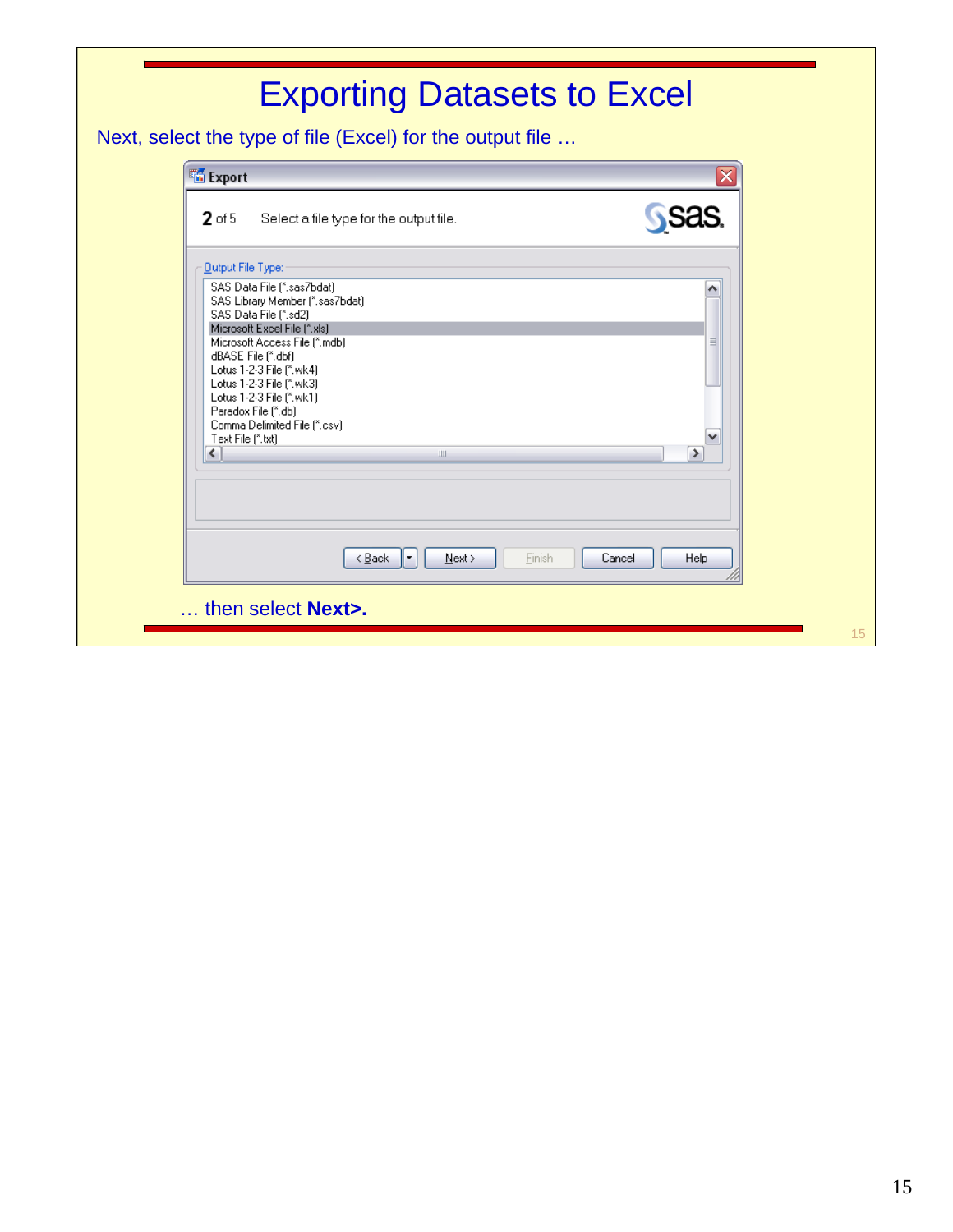Choose whether you want to use the column names or column labels as headers in the new file …

| Options                     |                                |                  |      |
|-----------------------------|--------------------------------|------------------|------|
| Use labels for column names |                                |                  |      |
|                             |                                |                  |      |
|                             |                                |                  |      |
|                             |                                |                  |      |
|                             |                                |                  |      |
|                             |                                |                  |      |
|                             | $\leq$ Back<br>$N$ ext ><br>⊪∗ | Einish<br>Cancel | Help |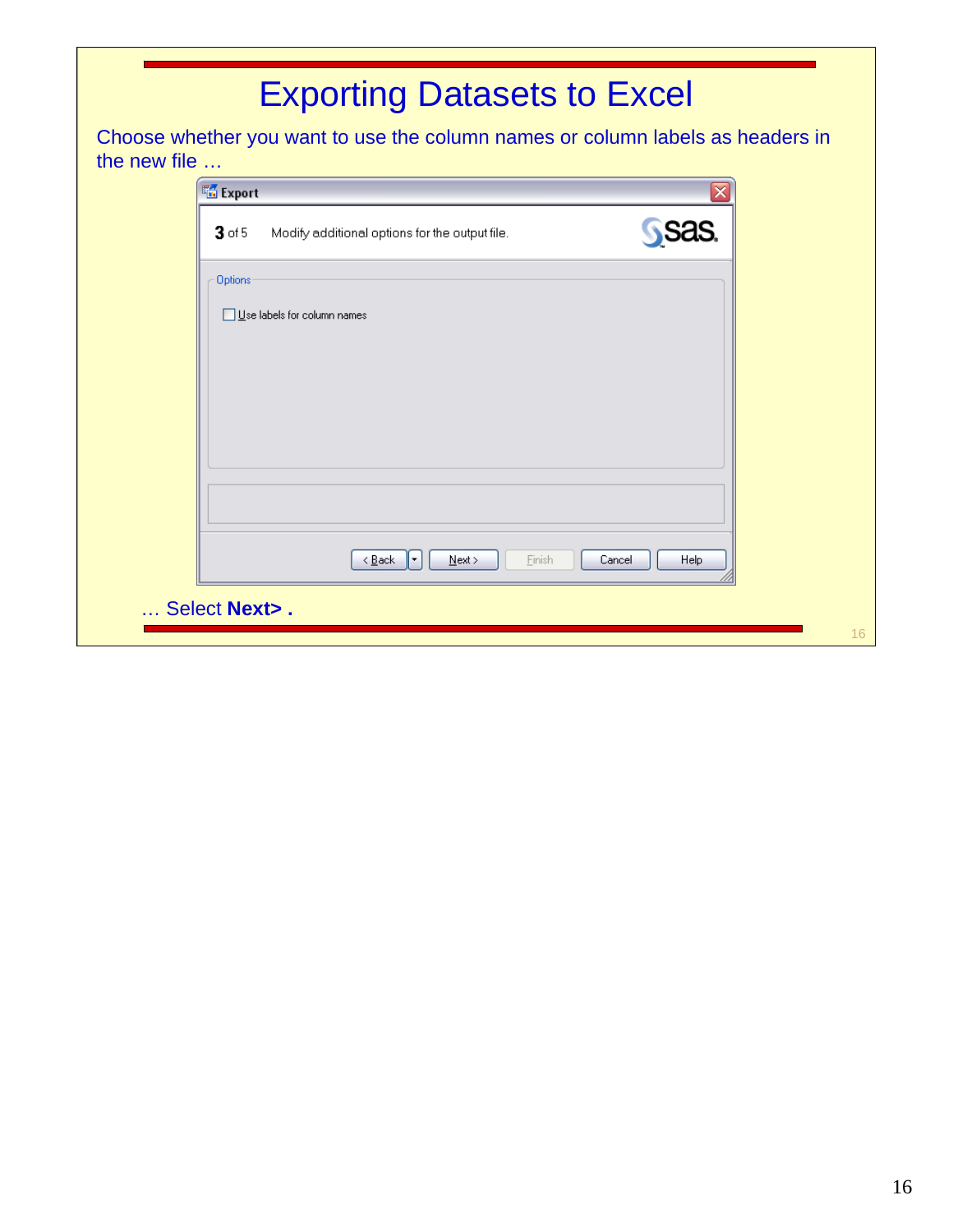Select a location for the new spreadsheet.

| $4$ of 5       | Specify the location and name for the output file.          | <b>SSAS.</b>   |
|----------------|-------------------------------------------------------------|----------------|
| Output File:   |                                                             |                |
| Local Computer |                                                             |                |
|                | C:\Documents and Settings\Ben Cochran\My Documents\TEST.xls | Edit           |
| ◯ SAS Servers  |                                                             |                |
|                |                                                             | Edit           |
|                |                                                             |                |
|                |                                                             |                |
|                |                                                             |                |
|                |                                                             |                |
|                |                                                             |                |
|                | < <u>B</u> ack<br>Einish<br>⊩∗<br>$N$ ext >                 | Cancel<br>Help |
|                |                                                             |                |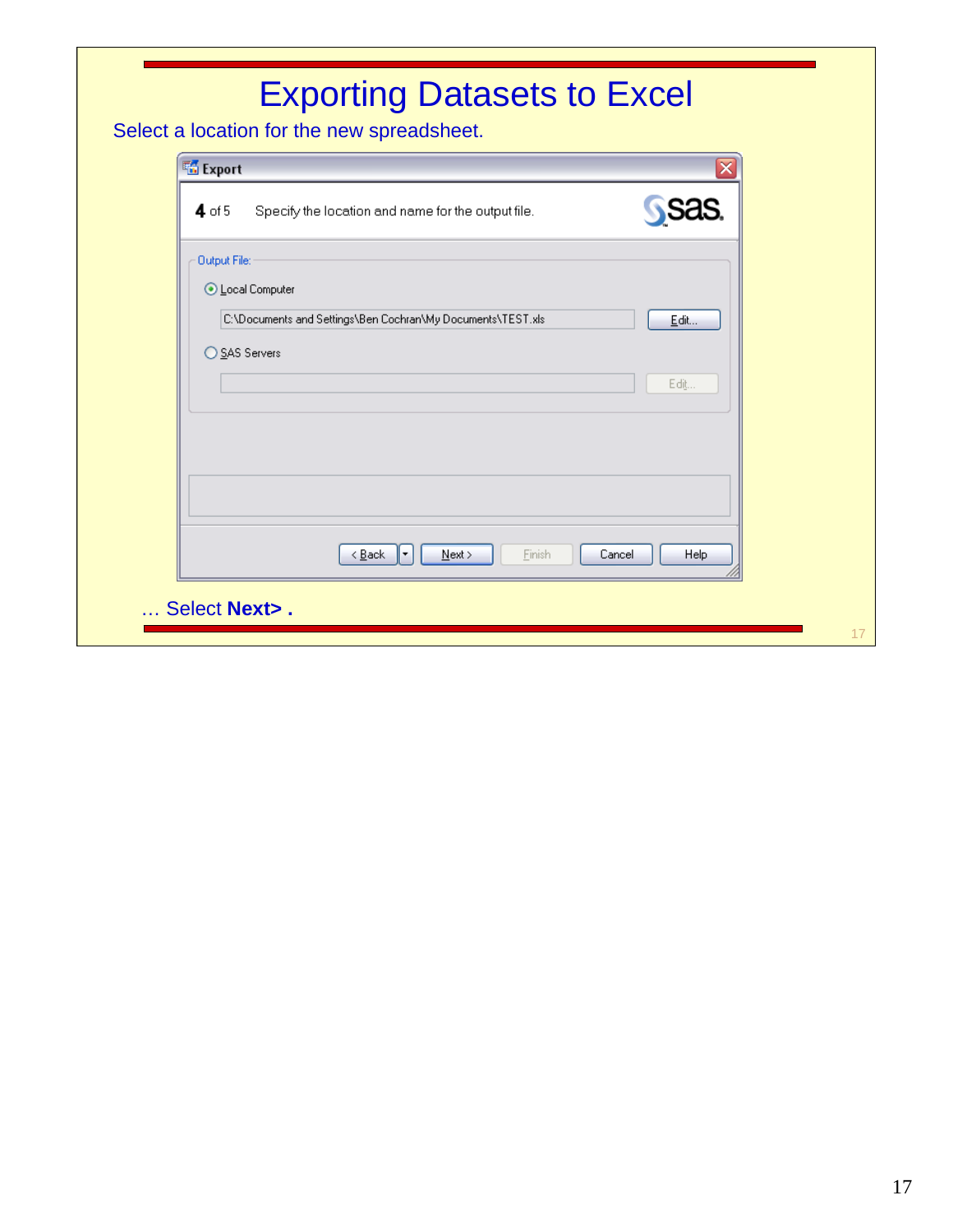Verify the correctness of the information...

| $5$ of 5                                                                        |                                                                     | Confirm the selections you have made.                       |           |        |        | <b>SSAS.</b>                 |  |
|---------------------------------------------------------------------------------|---------------------------------------------------------------------|-------------------------------------------------------------|-----------|--------|--------|------------------------------|--|
| File To Export:<br><b>TEST</b><br>Output File Type:<br>Options:<br>Output File: | Microsoft Excel File (*.xls)<br>Use labels for column names : False | C:\Documents and Settings\Ben Cochran\My Documents\TEST.xls |           |        |        | $\curvearrowright$<br>$\vee$ |  |
|                                                                                 |                                                                     | < <u>B</u> ack<br>E                                         | $N$ ext > | Einish | Cancel | Help                         |  |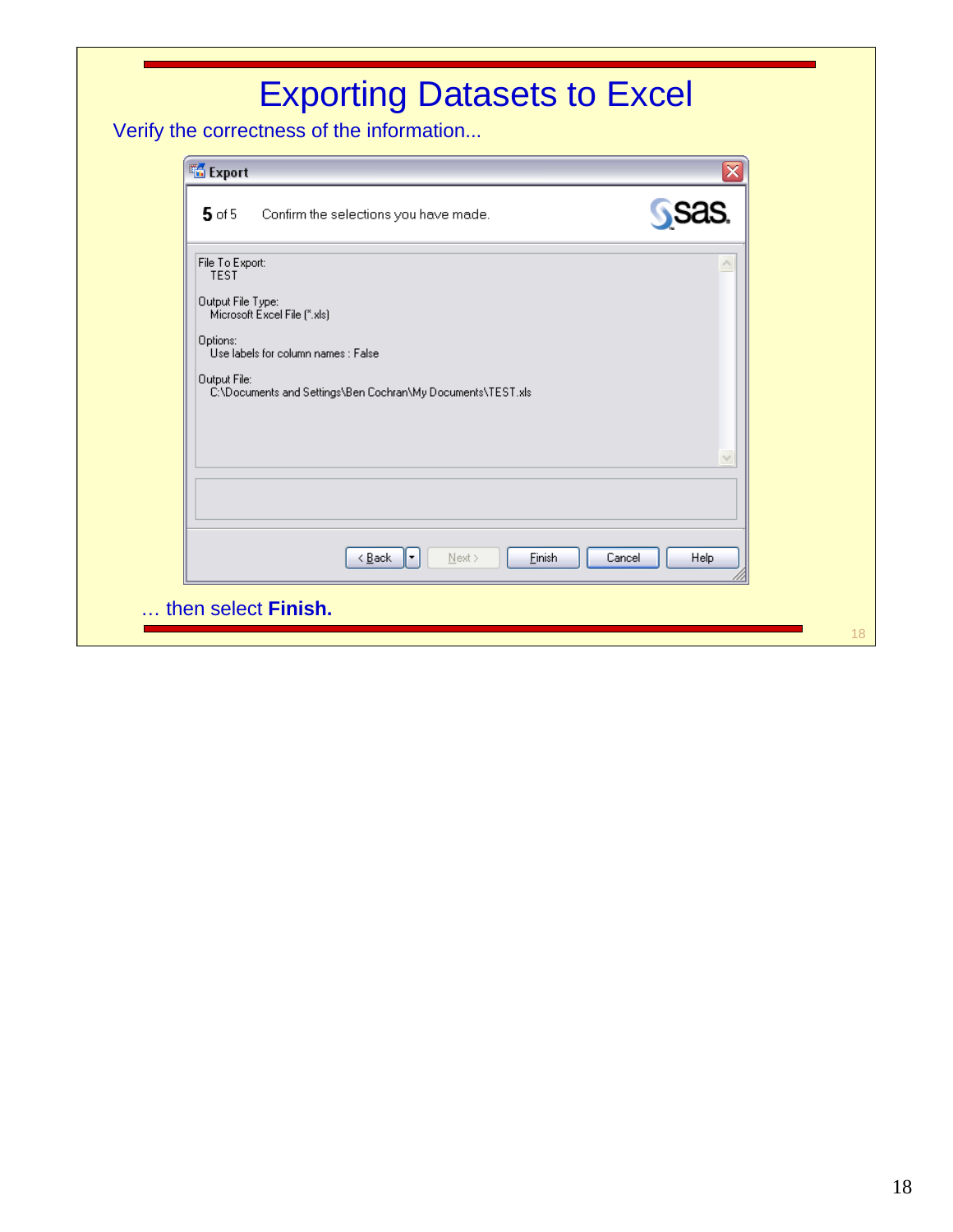When the Process Flow window reappears, the Export File task is in place.



 $\sim 10$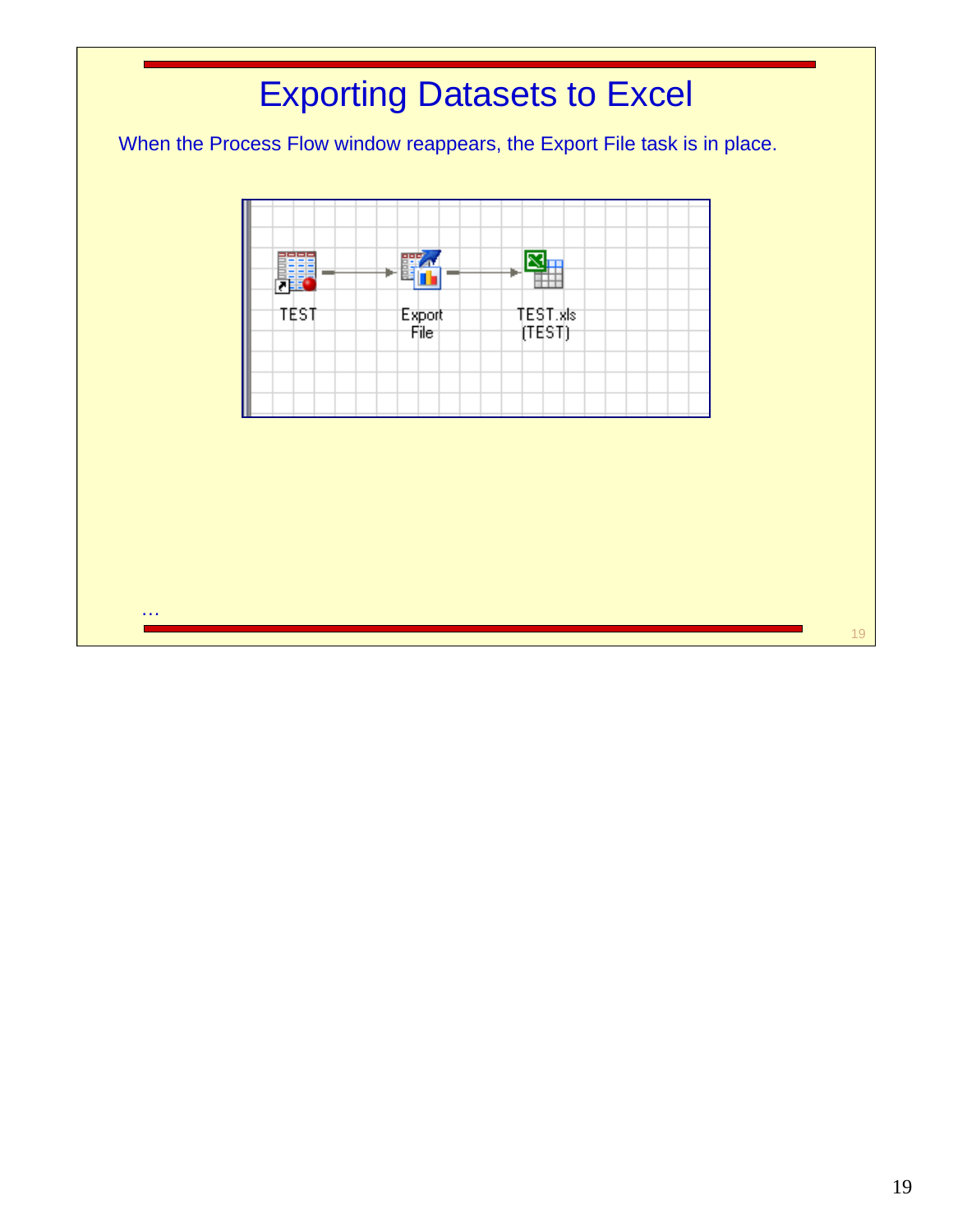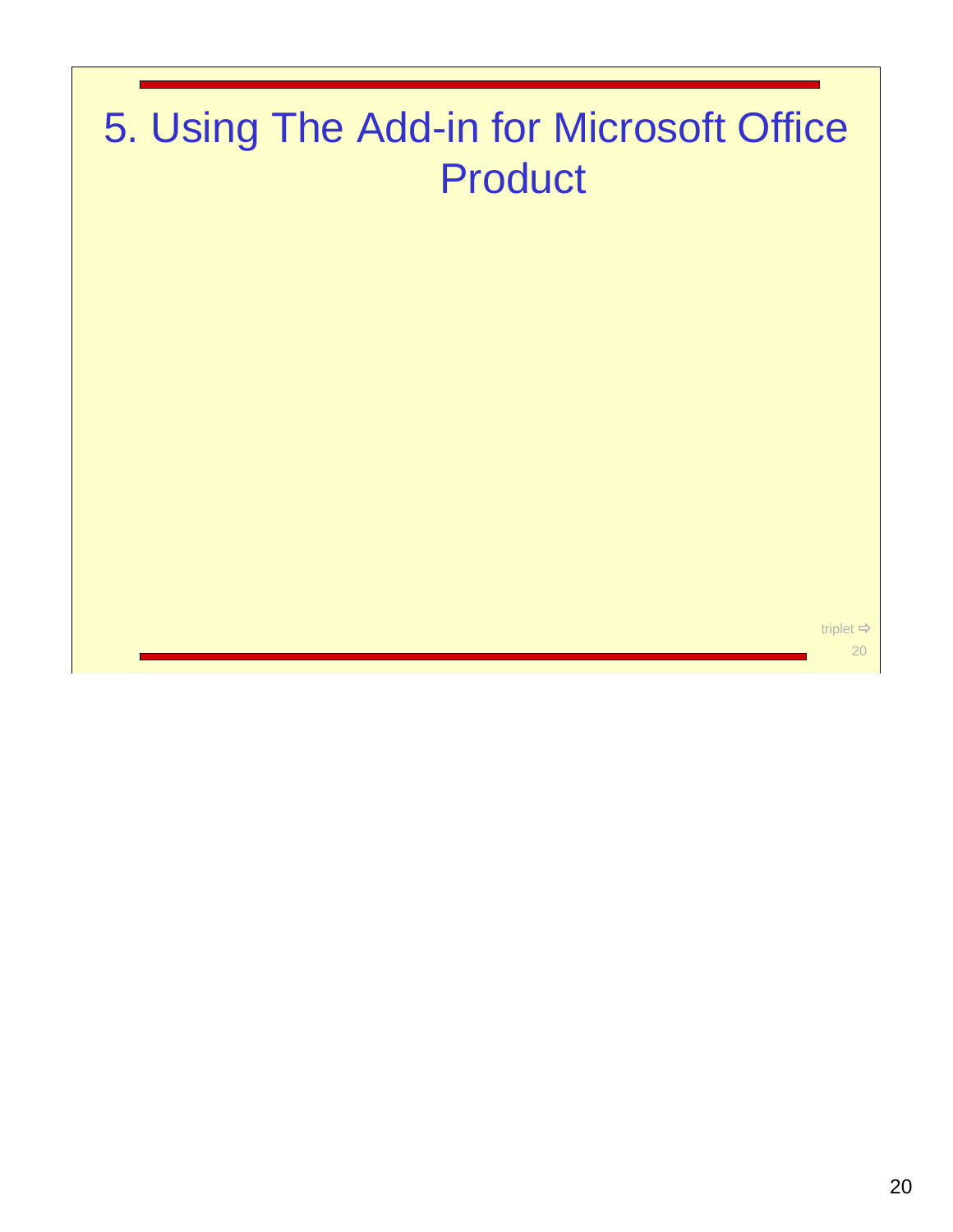### **Overview**

The **objectives** for this section include**:**

- $\Box$  Illustrate the capabilities of the SAS Add-in for Microsoft
- Examine the SAS servers available from the SAS Add-in for Microsoft . Office

#### **Q. What does it do?**

A. Extends the capabilities of Microsoft Office by enabling the user to harness the power of SAS data sources from within Microsoft Word and Excel.

#### **Q. Why is it Important?**

A. There are many business users who can benefit from the power of the SAS system, but they are not comfortable working in a traditional programming environment.

The SAS add-in brings SAS analytic capabilities to the Microsoft Office environment.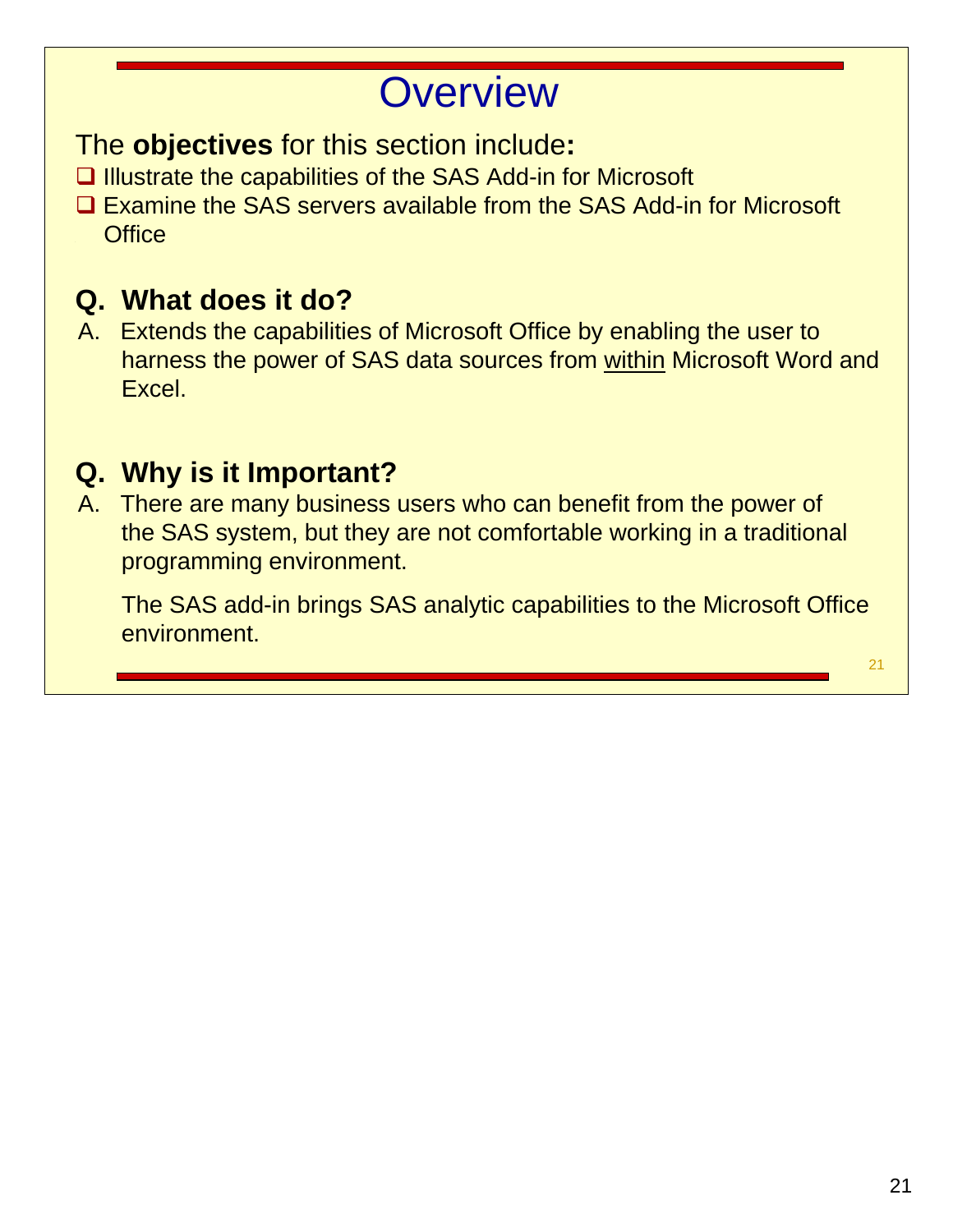# **Objectives**

#### **Q. What are the Capabilities?**

- A. You can**:**
- 1. Create SAS reports in Microsoft Office applications using stored .processes,
- 2. Access SAS data sources.
- 3. Access non-SAS data sources that are available from the SAS Server.
- 4. Analyze SAS or Excel data using analytic tasks.

#### **Q. What are the requirements?**

- 1. Windows NT4, Windows 2000, Windows XP,
- 2. Office 2000 or greater.
- 3. SAS Add-in for Microsoft Office.

22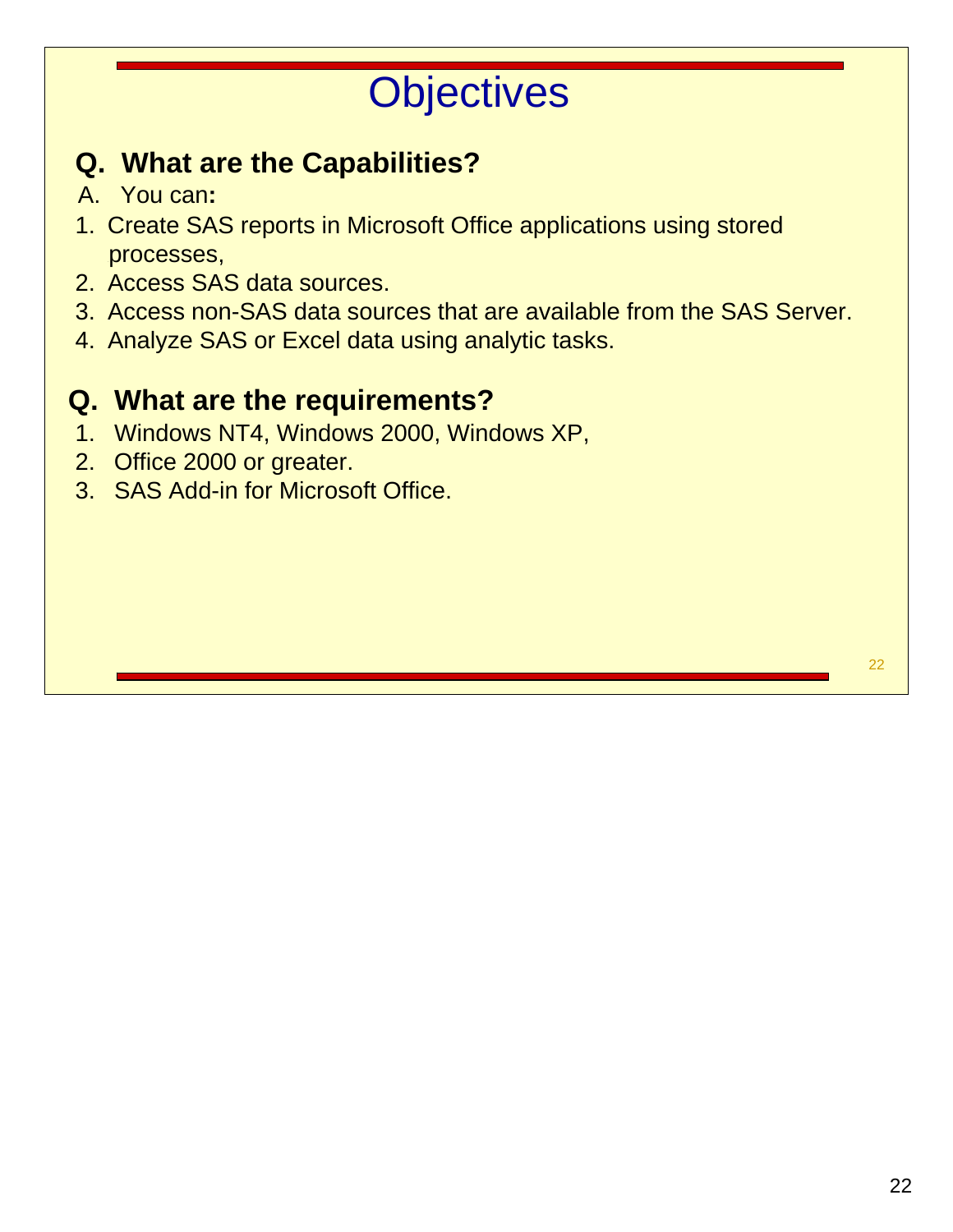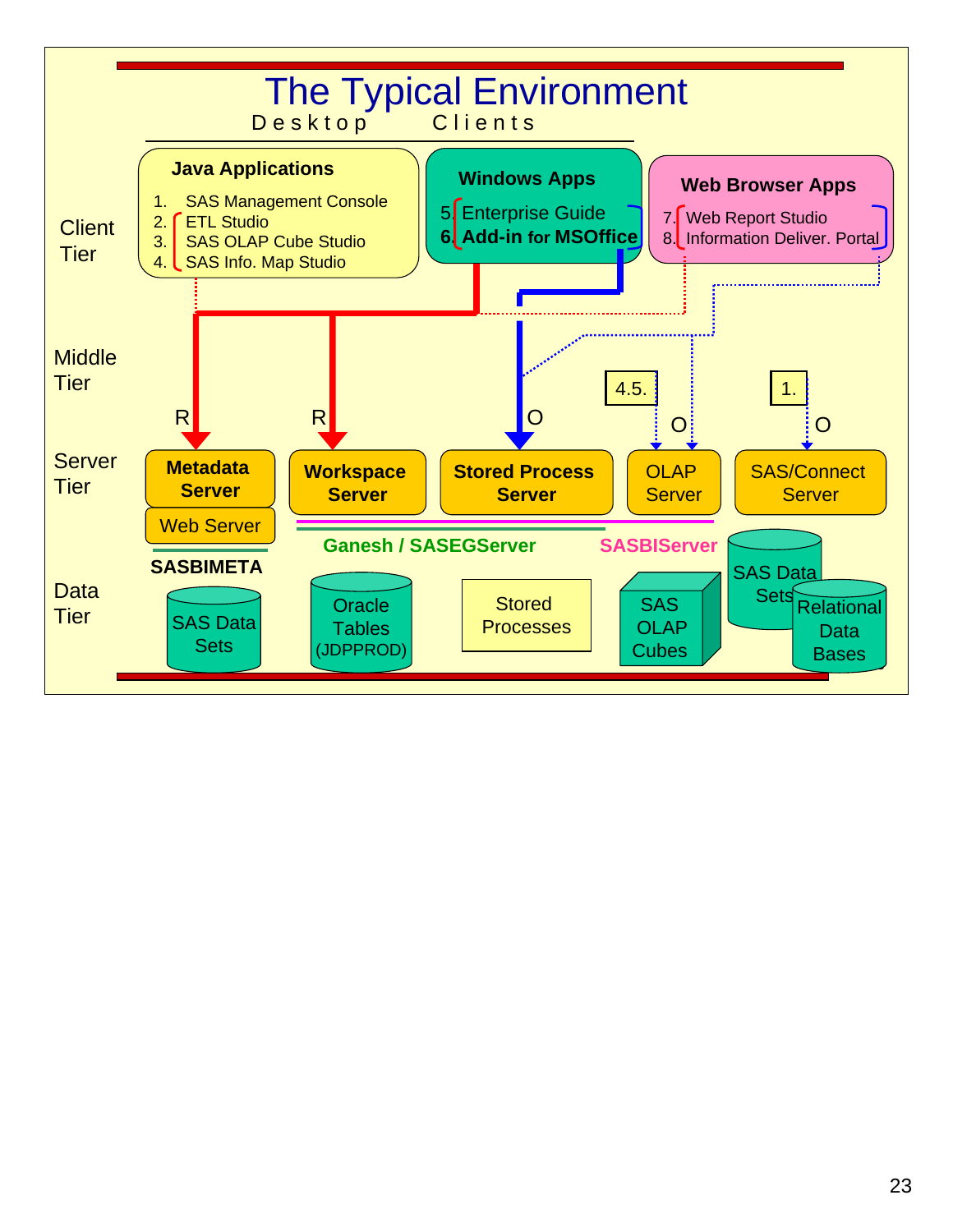### Using the SAS Add-in for Microsoft Office

The **objectives** for this section include**:**

- **□ Examine the SAS Add-in to Microsoft Office user interface**
- □ Explore the capabilities of the SAS Analysis Toolbar.
- Explore the capabilities of the SAS Data Analysis Toolbar.
- □ Examine the tools available to filter and sort data on the SAS server from the SAS . Add-in to Microsoft Office.

The SAS Add-in for Microsoft Office **adds** a**:**

- **SAS menu** to the menu bar
- **SAS Analysis** toolbar

■ SAS Data Analysis toolbar (Excel only) **SAS Menu** 

| Microsoft Excel - Book1                             |                                                                                                                                                             |        |   |                      |   |                                 | $- \mathbf{E} $                                  |                                       |
|-----------------------------------------------------|-------------------------------------------------------------------------------------------------------------------------------------------------------------|--------|---|----------------------|---|---------------------------------|--------------------------------------------------|---------------------------------------|
| 因因者                                                 | File Edit View Insert Format Tools SAS Data Window Help Adobe PDF<br>D <del>B</del> BBBV * BB√ m · m · B Σ £ 2 ₹ H U + B Ω<br>Active Data: Active Worksheet |        |   |                      |   | • 回国 回 回 雪 回 My SAS Favorites • | $   \times$<br>$\frac{32}{7}$ 10<br>$\mathbf{S}$ | <b>SAS Analysis</b><br><b>Toolbar</b> |
| H <sub>10</sub><br>$\overline{A}$<br>$\overline{2}$ | □→ → → ▼ 2 →<br>$\equiv$<br>B<br>C                                                                                                                          | $\Box$ | F | F                    | G | H                               |                                                  | <b>SAS Data</b><br><b>Analysis</b>    |
| 3<br>Ready                                          | II I I M Sheet1 / Sheet2 / Sheet3 /                                                                                                                         |        |   | $\overline{\bullet}$ |   |                                 |                                                  | <b>Toolbar</b><br>24                  |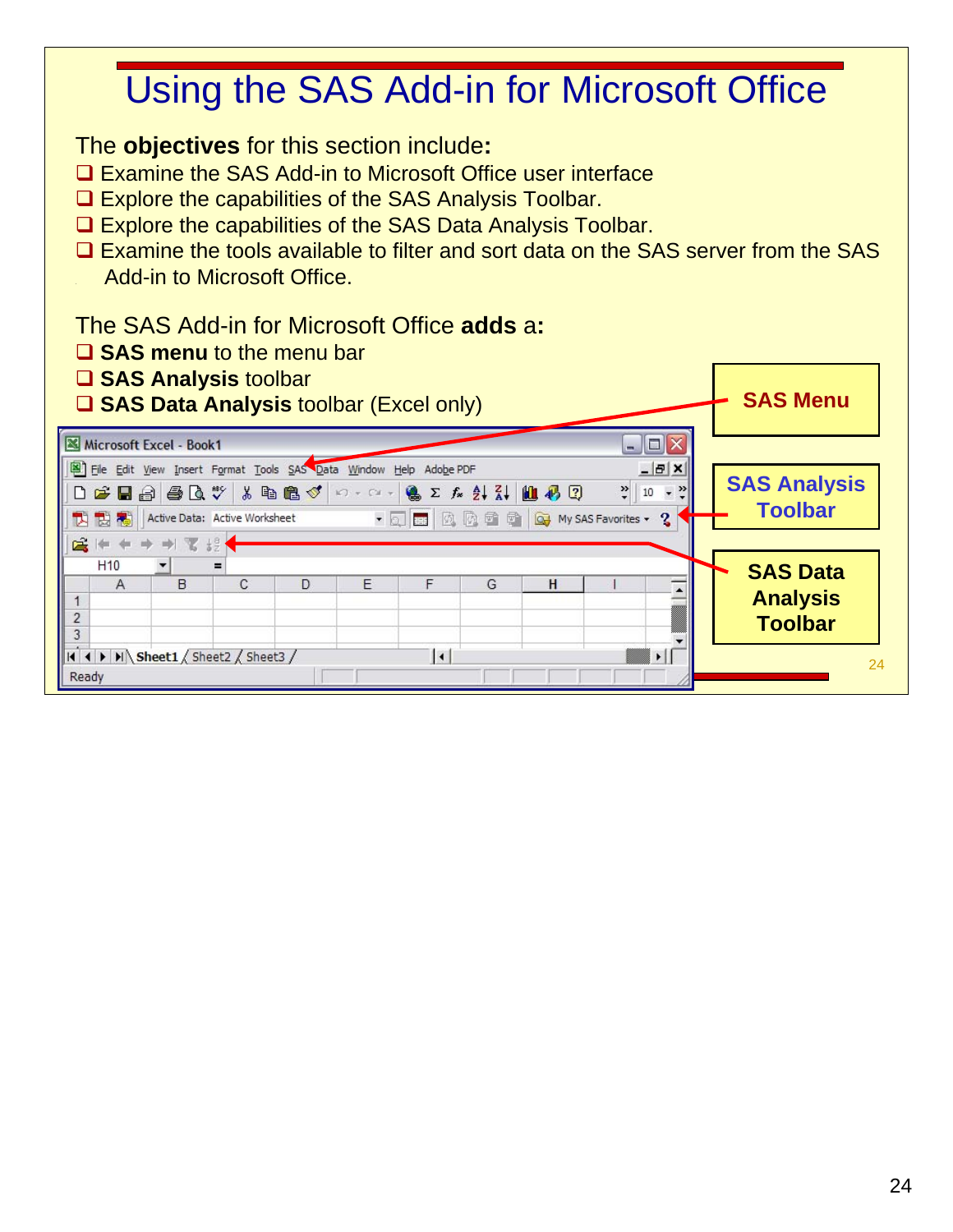## Using the SAS Add-in for Microsoft Office

If you have **Office 2007** products installed on your computer, the **SAS Add-in** product would have the following appearance.

|                           | Home          | Insert                   | Page Layout                                                                             | Formulas                          | Data            | Review       | View | Add-Ins | 0                   | $\mathbf{x}$<br>$\Box$ |
|---------------------------|---------------|--------------------------|-----------------------------------------------------------------------------------------|-----------------------------------|-----------------|--------------|------|---------|---------------------|------------------------|
|                           | $SAS =$       |                          | Active Data: Active Selectior + Ba Analyze Data G Reports SAS Favorites + S G G B S S 2 |                                   |                 |              |      |         |                     |                        |
|                           | Menu Commands |                          |                                                                                         |                                   | Custom Toolbars |              |      |         |                     |                        |
|                           | 13            | $\overline{\phantom{a}}$ | $f_x$<br>ίm,                                                                            |                                   |                 |              |      |         |                     | ¥                      |
|                           |               | B                        | C<br>D                                                                                  | E                                 | F               | G            | Ĥ    |         |                     |                        |
| $\mathbf 1$               |               |                          |                                                                                         |                                   |                 |              |      |         |                     | O                      |
| $\overline{2}$<br>3       |               |                          |                                                                                         |                                   |                 |              |      |         | <b>SAS Analysis</b> |                        |
| $\overline{a}$<br>$H - 4$ |               | <b>SAS Menu</b>          | Sheet3                                                                                  | <b>SAS Data</b>                   |                 | $\mathbb{R}$ | Ш    |         | <b>Toolbar</b>      |                        |
|                           |               |                          |                                                                                         | <b>Analysis</b><br><b>Toolbar</b> |                 |              |      |         |                     |                        |
|                           |               |                          |                                                                                         |                                   |                 |              |      |         |                     |                        |
|                           |               |                          |                                                                                         |                                   |                 |              |      |         |                     |                        |
|                           |               |                          |                                                                                         |                                   |                 |              |      |         |                     | 25                     |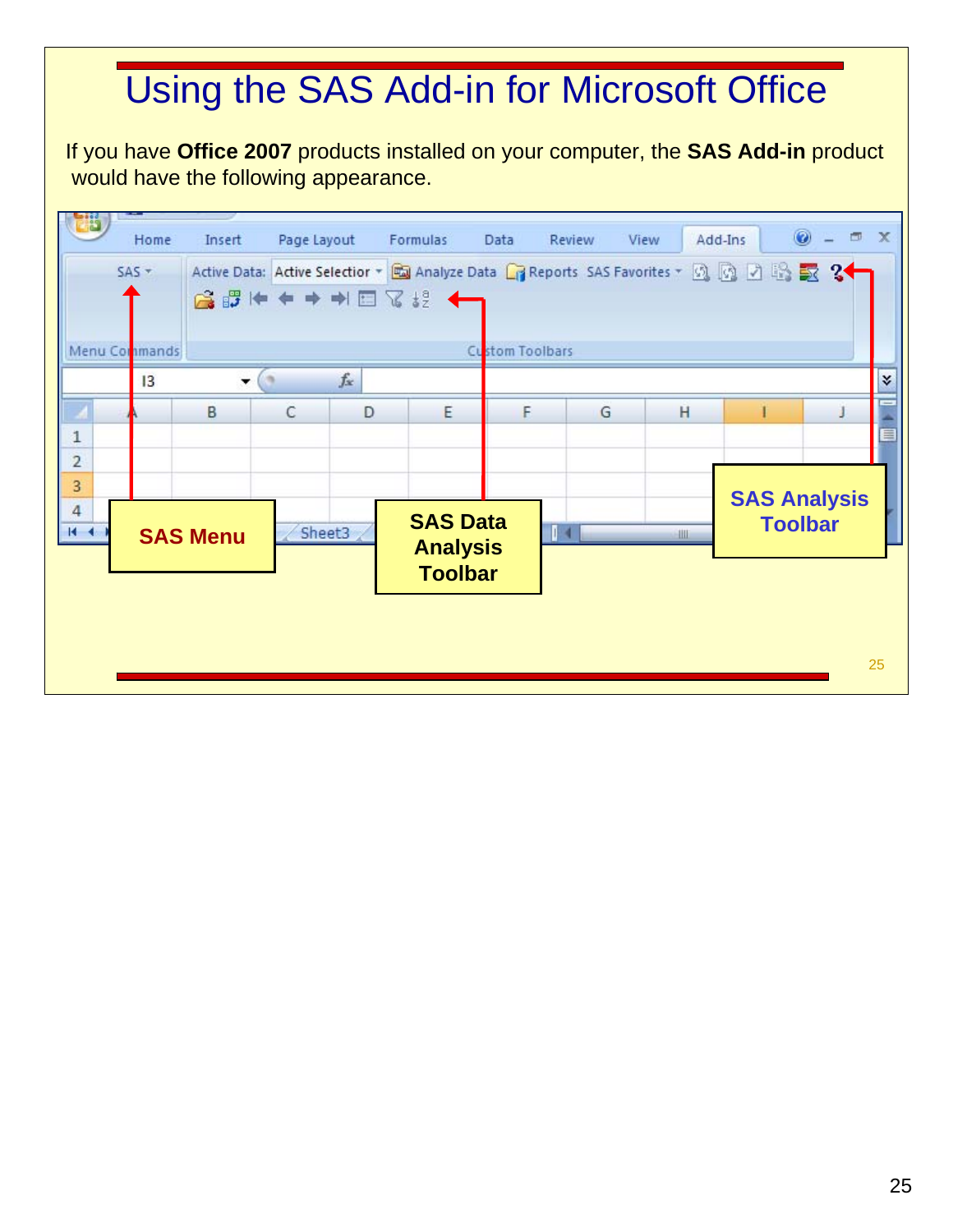# **SAS Menu** for Microsoft **Word**

The **SAS menu** in Microsoft Word provides access to the power of SAS while working in a Word document. You can**:**

- $\square$  run stored processes or SAS tasks
- **□** access options for the SAS Add-in
- $\Box$  the ability to specify the server
- $\Box$  use Style manager to customize the . appearance of the results returned to Microsoft Excel.



26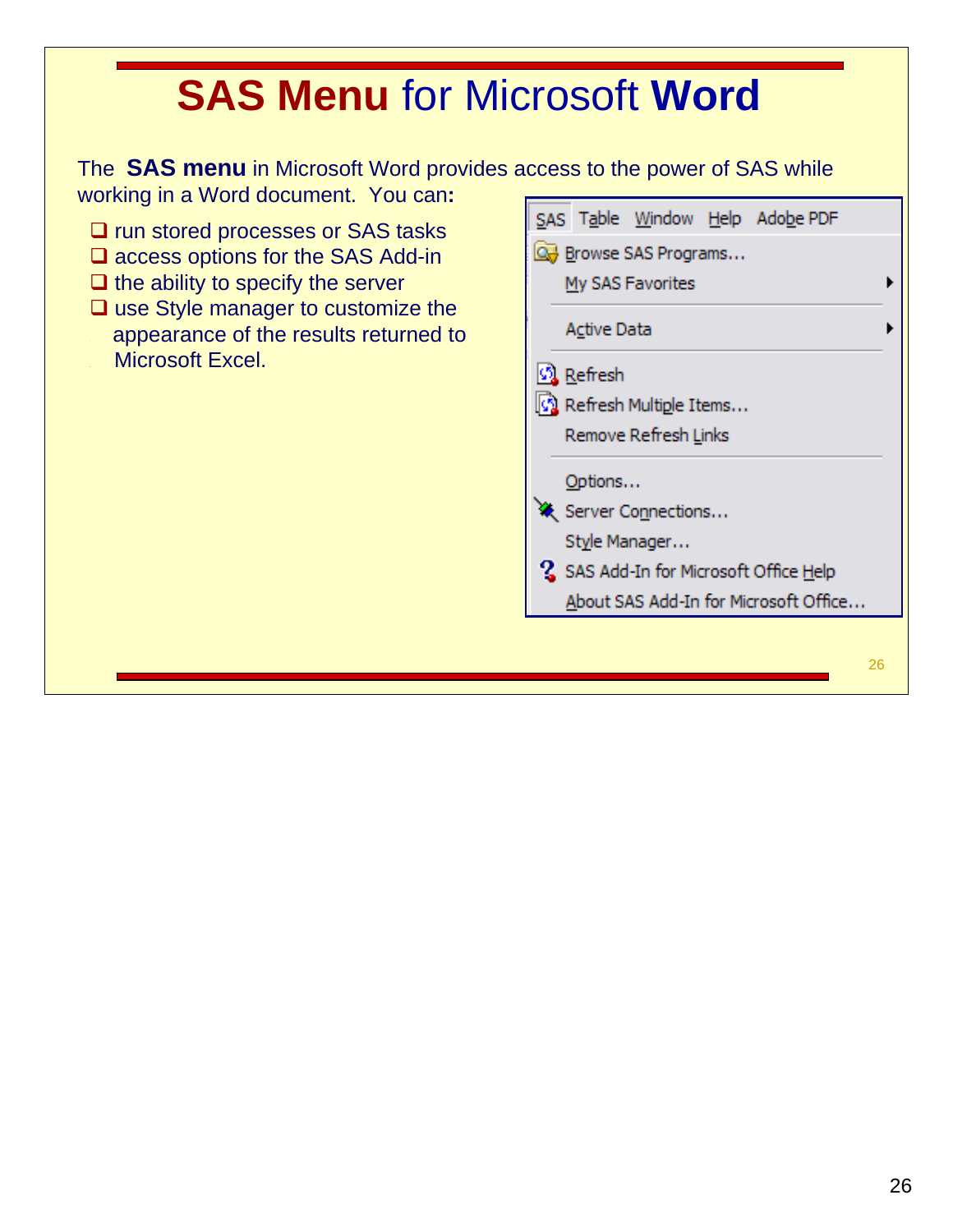# **SAS Menu** for Microsoft **Excel**

The **SAS menu** is what provides the SAS functionality in Microsoft Excel. The following can be done**:**

- $\Box$  the ability to run stored processes or SAS tasks
- access tools to work with a **SAS data source**
- $\square$  access options for the SAS Add-in
- $\Box$  the ability to specify the server
- $\Box$  use Style manager to customize the appearance of the results returned to Microsoft Excel.

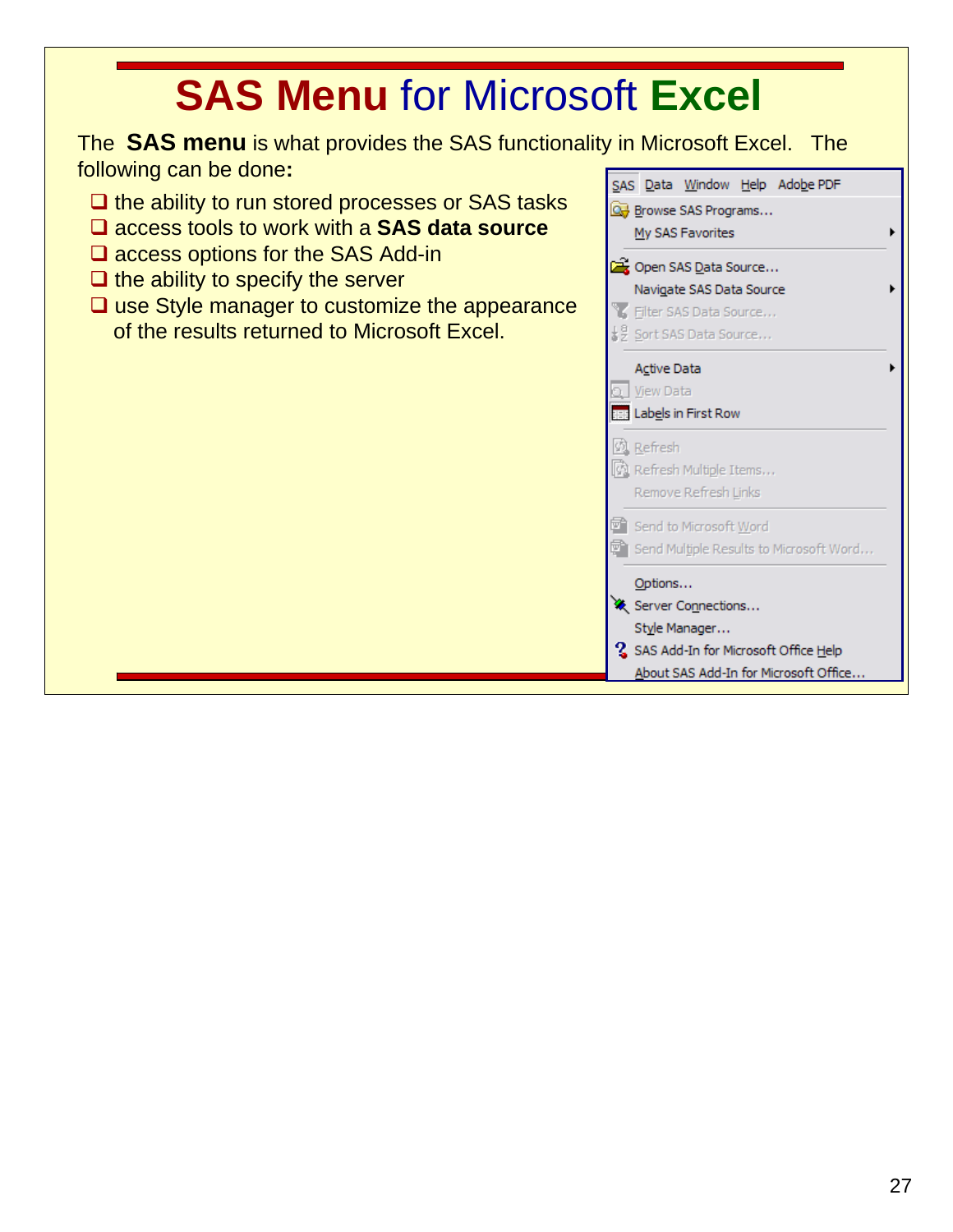# **SAS Menu** for Microsoft **Excel**

If you have **Office 2007** products installed on your computer, the **SAS menu** would have the following appearance in Excel.

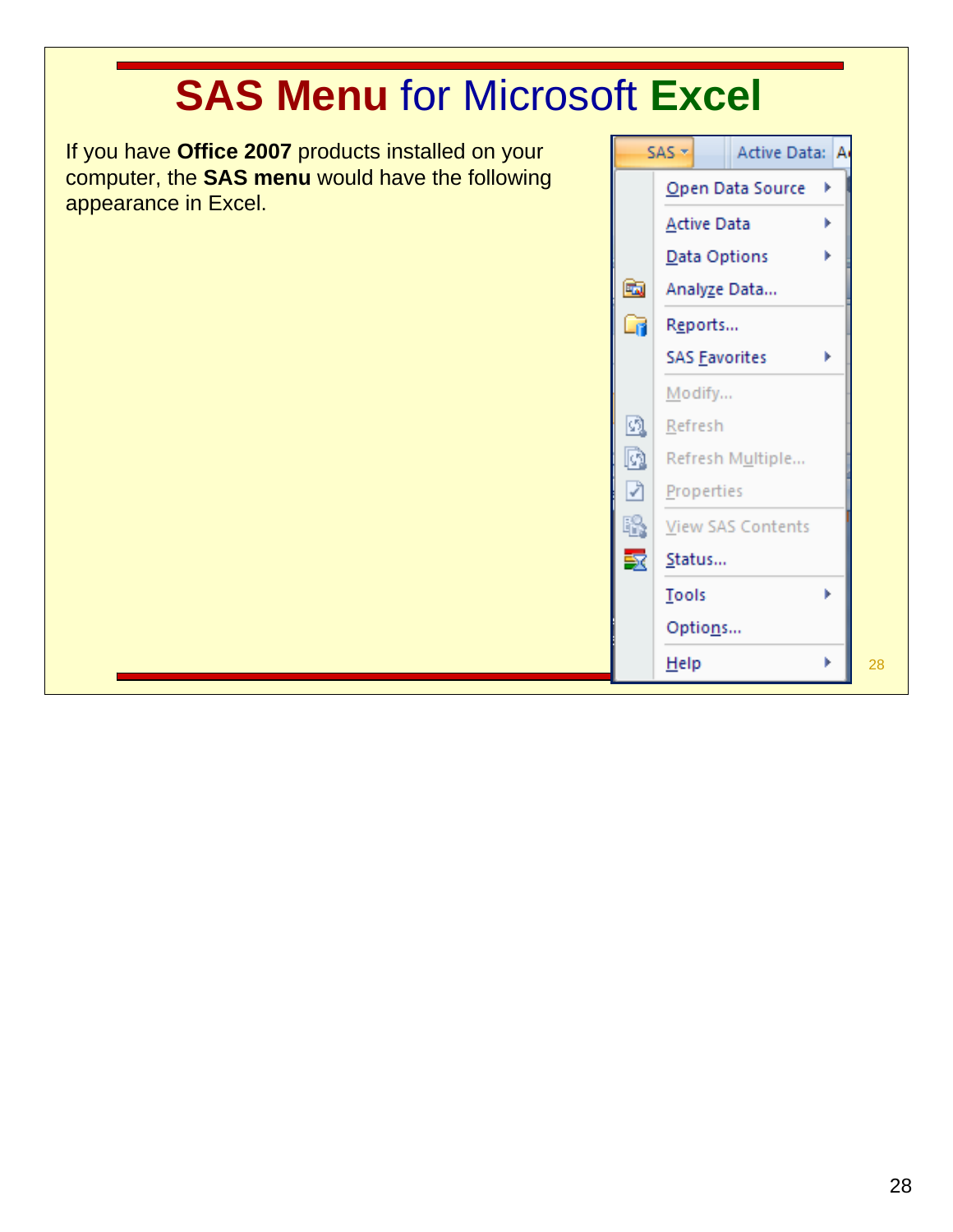# Exploring the **SAS Analysis Toolbar** in **Excel**

The **SAS Analysis Toolbar** provides access to some of the same options as the SAS menu.

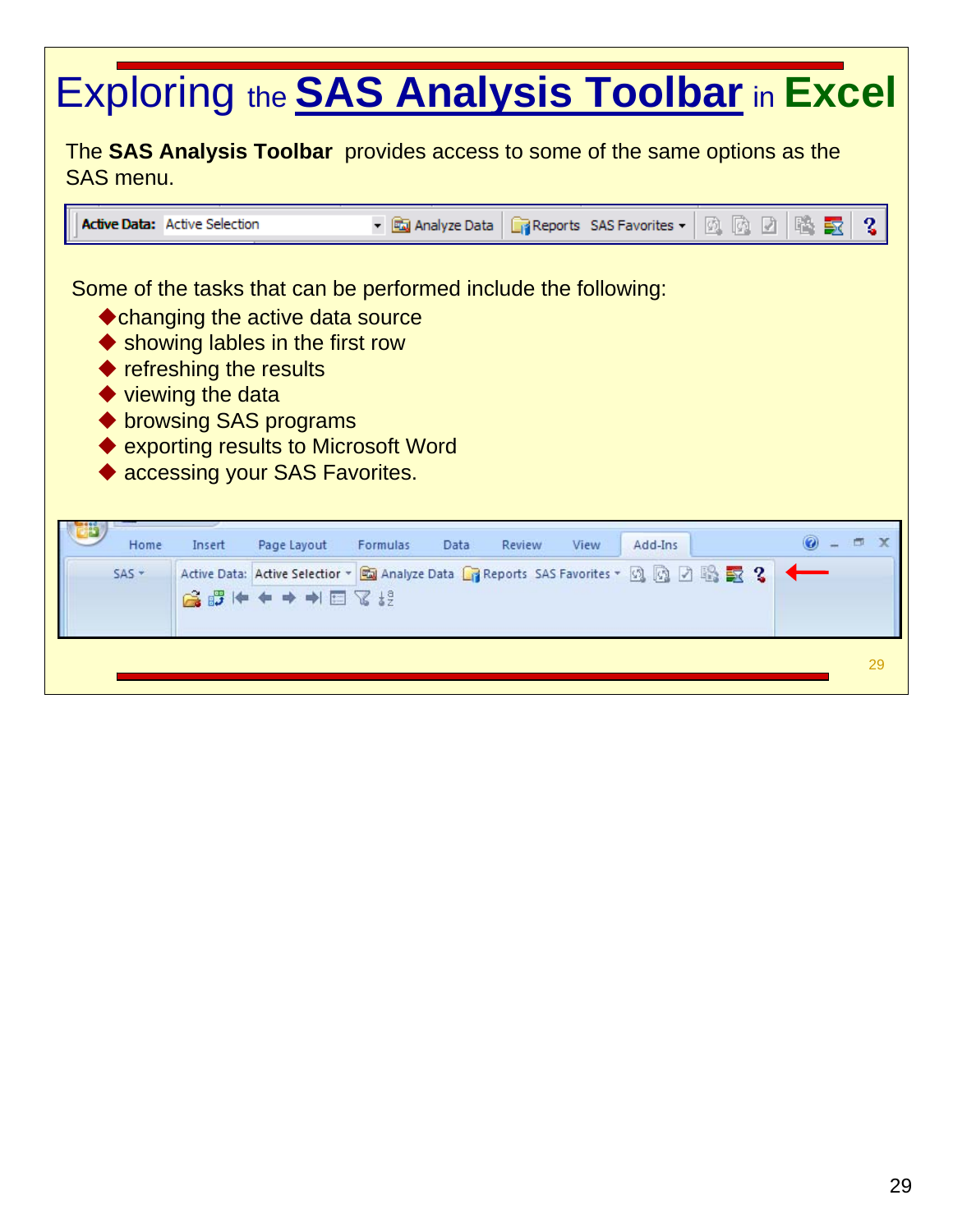## Exploring the **SAS Data Analysis Toolbar** in **Excel**

The SAS DATA Analysis toolbar provides access to options for working with SAS data.



Some of the tasks that can be performed include the following:

- ◆ opening a SAS data source
- ◆ navigating through the data
- ◆ using a filter
- ◆ sorting the data.

The **SAS DATA Analysis** toolbar is not available in Microsoft Word.

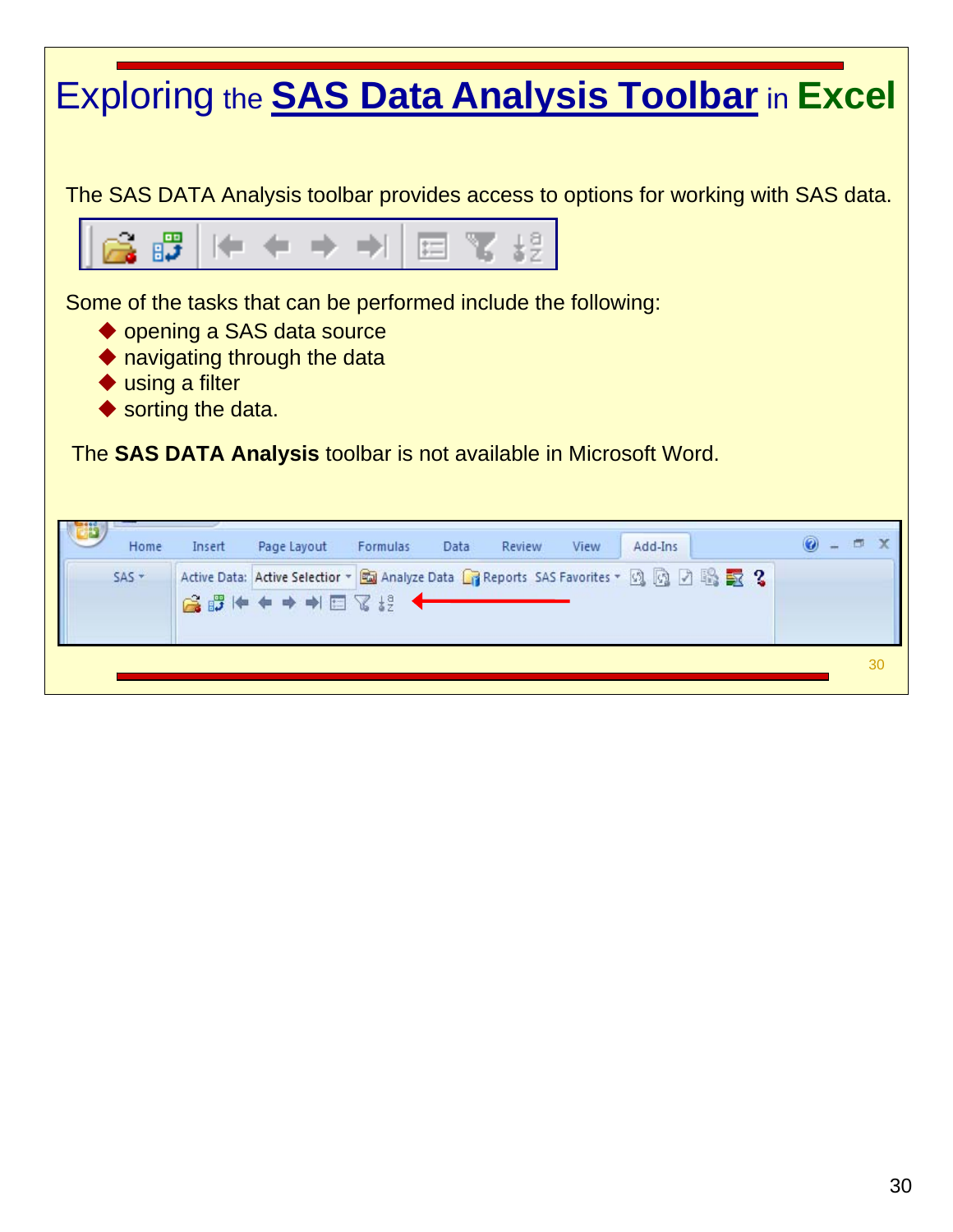## Exploring the **SAS Data Analysis Toolbar** in **Excel**

Filtering SAS Data in Microsoft **Excel**



Select the 'Folder' (double-clicking) to open a SAS data set then browse to find it, .

| Copen Data Source          |                                                            |                      |                                                                                                                                                                                                                                                                                                                                                                                                                                                                                 | $ \overline{\mathsf{x}} $ |  |
|----------------------------|------------------------------------------------------------|----------------------|---------------------------------------------------------------------------------------------------------------------------------------------------------------------------------------------------------------------------------------------------------------------------------------------------------------------------------------------------------------------------------------------------------------------------------------------------------------------------------|---------------------------|--|
| Look in:                   | workshop_EG                                                |                      | $\overline{\phantom{a}}$ $\overline{\phantom{a}}$ $\overline{\phantom{a}}$ $\overline{\phantom{a}}$ $\overline{\phantom{a}}$ $\overline{\phantom{a}}$ $\overline{\phantom{a}}$ $\overline{\phantom{a}}$ $\overline{\phantom{a}}$ $\overline{\phantom{a}}$ $\overline{\phantom{a}}$ $\overline{\phantom{a}}$ $\overline{\phantom{a}}$ $\overline{\phantom{a}}$ $\overline{\phantom{a}}$ $\overline{\phantom{a}}$ $\overline{\phantom{a}}$ $\overline{\phantom{a}}$ $\overline{\$ |                           |  |
| My Documents               | claims.sas7bdat<br>enrollment.sas7bdat<br>premium.sas7bdat |                      | Variables:                                                                                                                                                                                                                                                                                                                                                                                                                                                                      |                           |  |
| Desktop                    |                                                            |                      |                                                                                                                                                                                                                                                                                                                                                                                                                                                                                 |                           |  |
| dž<br>My Network<br>Places |                                                            |                      |                                                                                                                                                                                                                                                                                                                                                                                                                                                                                 |                           |  |
| Servers                    |                                                            |                      |                                                                                                                                                                                                                                                                                                                                                                                                                                                                                 |                           |  |
| C,<br>Information Maps     | File name:                                                 |                      | $\blacktriangledown$                                                                                                                                                                                                                                                                                                                                                                                                                                                            | Qpen                      |  |
|                            | Files of type:                                             | All SAS Data Sources | $\blacksquare$                                                                                                                                                                                                                                                                                                                                                                                                                                                                  | Cancel                    |  |

.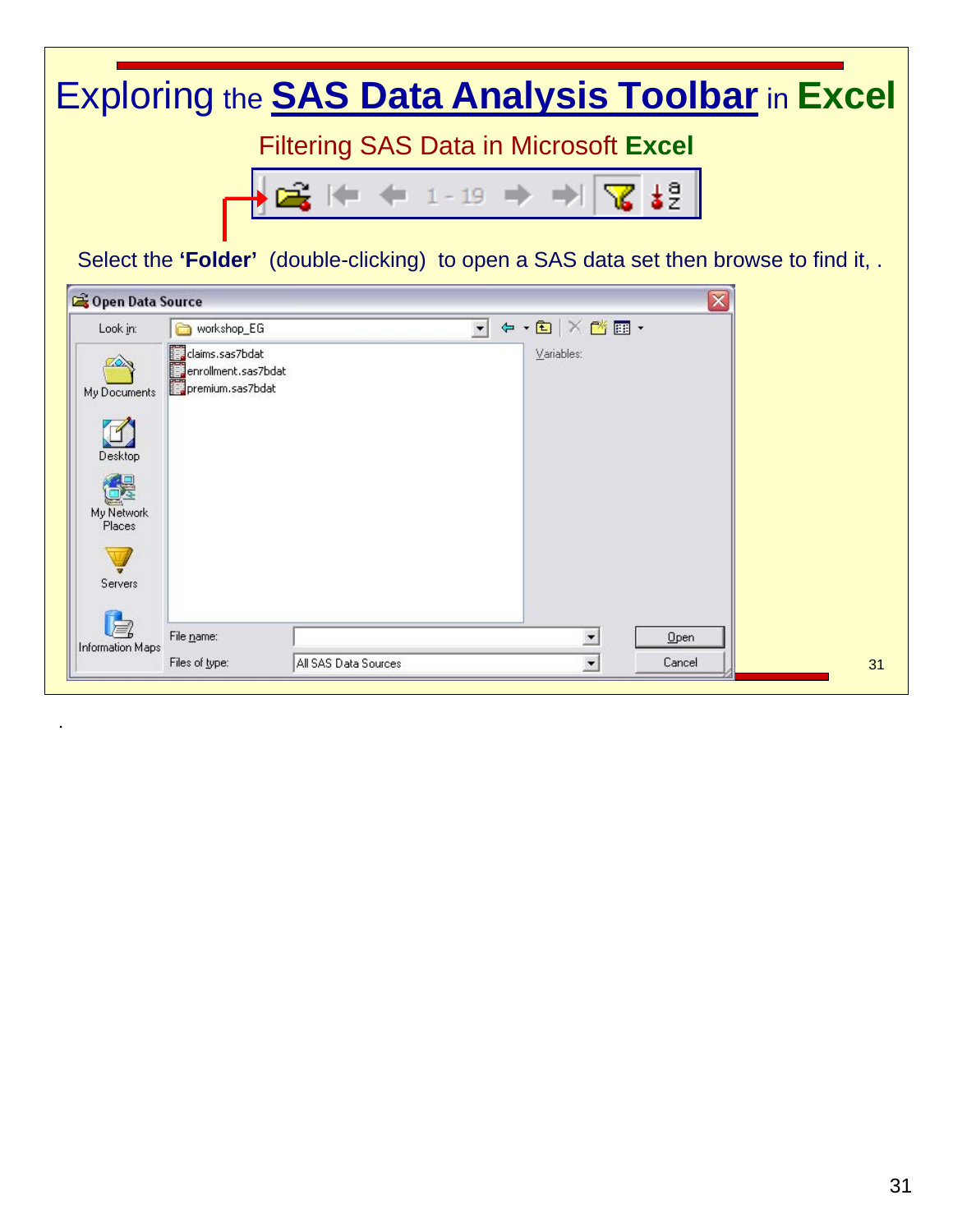| Exploring the <b>SAS Data Analysis Toolbar</b> in Excel                                        |
|------------------------------------------------------------------------------------------------|
| <b>Filtering SAS Data in Microsoft Excel</b>                                                   |
|                                                                                                |
| Select the 'Funnel' to specify a filter.<br>Select the <b>Advanced Edit</b> button.            |
| ×<br>图 H:\saslib\egws_enrollment.sas7bdat - More Data Options                                  |
| <b>ED</b> Variables <b>&amp;</b> Filter $\frac{1}{2}$ Sort                                     |
| Specify the filters you want to apply to the data before it is loaded into Excel.              |
| $\overline{\mathbb{E}}$ $\mathbb{X}$ $\overline{\mathbb{E}}$<br>▾▏<br>$\overline{\phantom{0}}$ |
|                                                                                                |
|                                                                                                |
|                                                                                                |
| Advanced Edit<br>Validate<br>Clear All                                                         |
| C Names<br>C Labels<br>Display variables using:                                                |
| <b>Update Preview</b><br>OK<br>Cancel<br><b>Preview Data</b>                                   |

Notice the Advanced Edit pushbutton.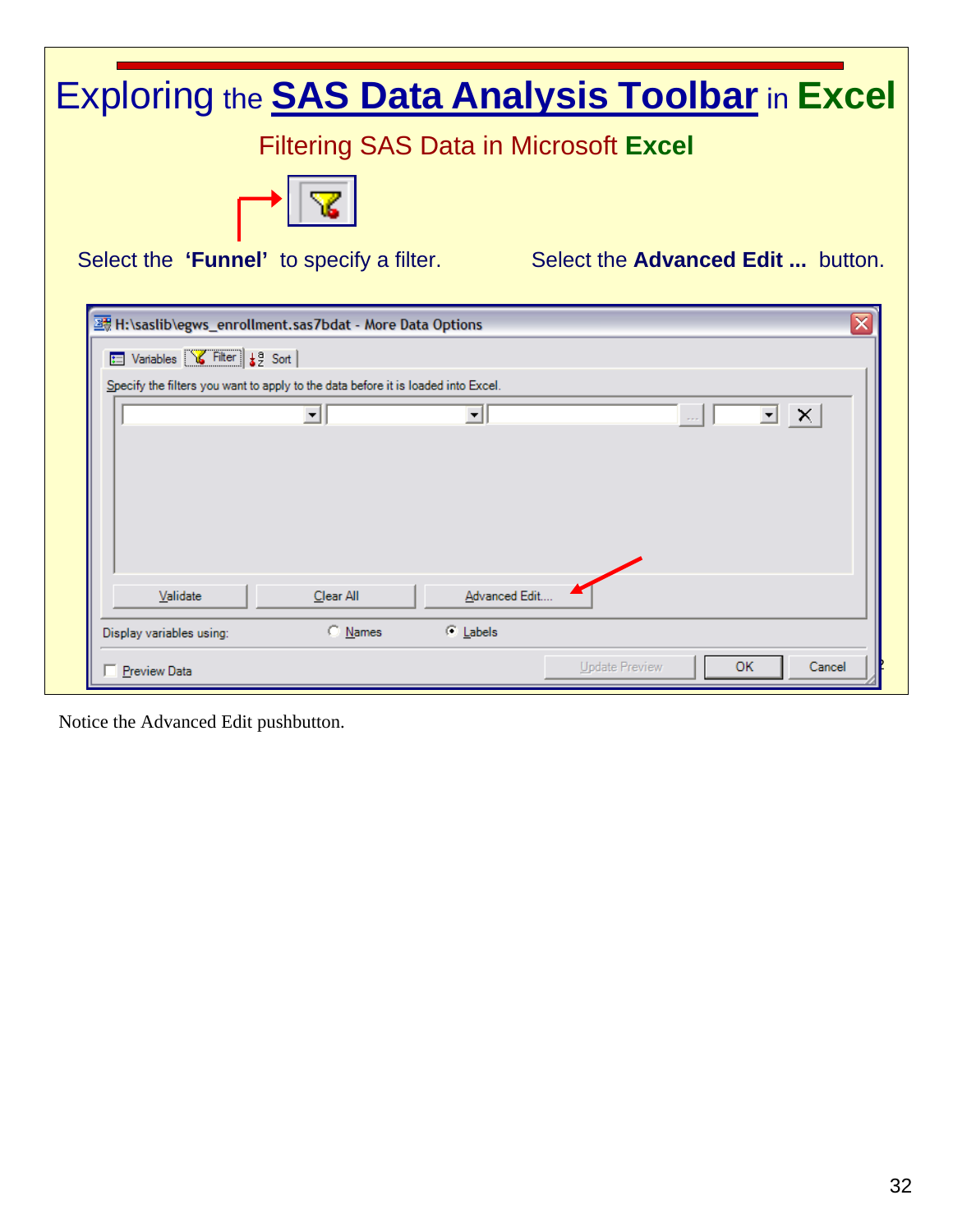#### Add SAS Data to Excel Using the SAS Add-in for Microsoft Office

The SAS Add-in for Microsoft Office allows Excel to access SAS Data from a server or your local machine and add it to an Excel spreadsheet.

- 1. From an Excel session, select SAS **→ Open Data Source → Into Worksheet.**
- 2. Select the **Claims** data set. Then indicate you want **all** the variables**.**

| Available (0):                             |   | Selected (7 of 7): |      |               |  |
|--------------------------------------------|---|--------------------|------|---------------|--|
| Label                                      |   | Name               | Type | Label         |  |
|                                            | 吟 | <b>△</b> State     | Char | State         |  |
|                                            | 嘞 | A County           | Char | County        |  |
|                                            |   | <b>A</b> Product   | Char | Product       |  |
|                                            |   | <sup>2</sup> Paid  | Num  | Paid          |  |
|                                            |   | MEMBER_ID          | Num  | Membership_ID |  |
|                                            |   | date_received      | Date | date_received |  |
|                                            | ⇔ | dob                | Date | dob           |  |
| ↓ Display labels instead of variable names |   |                    |      |               |  |
|                                            |   |                    |      |               |  |
|                                            |   |                    |      |               |  |

33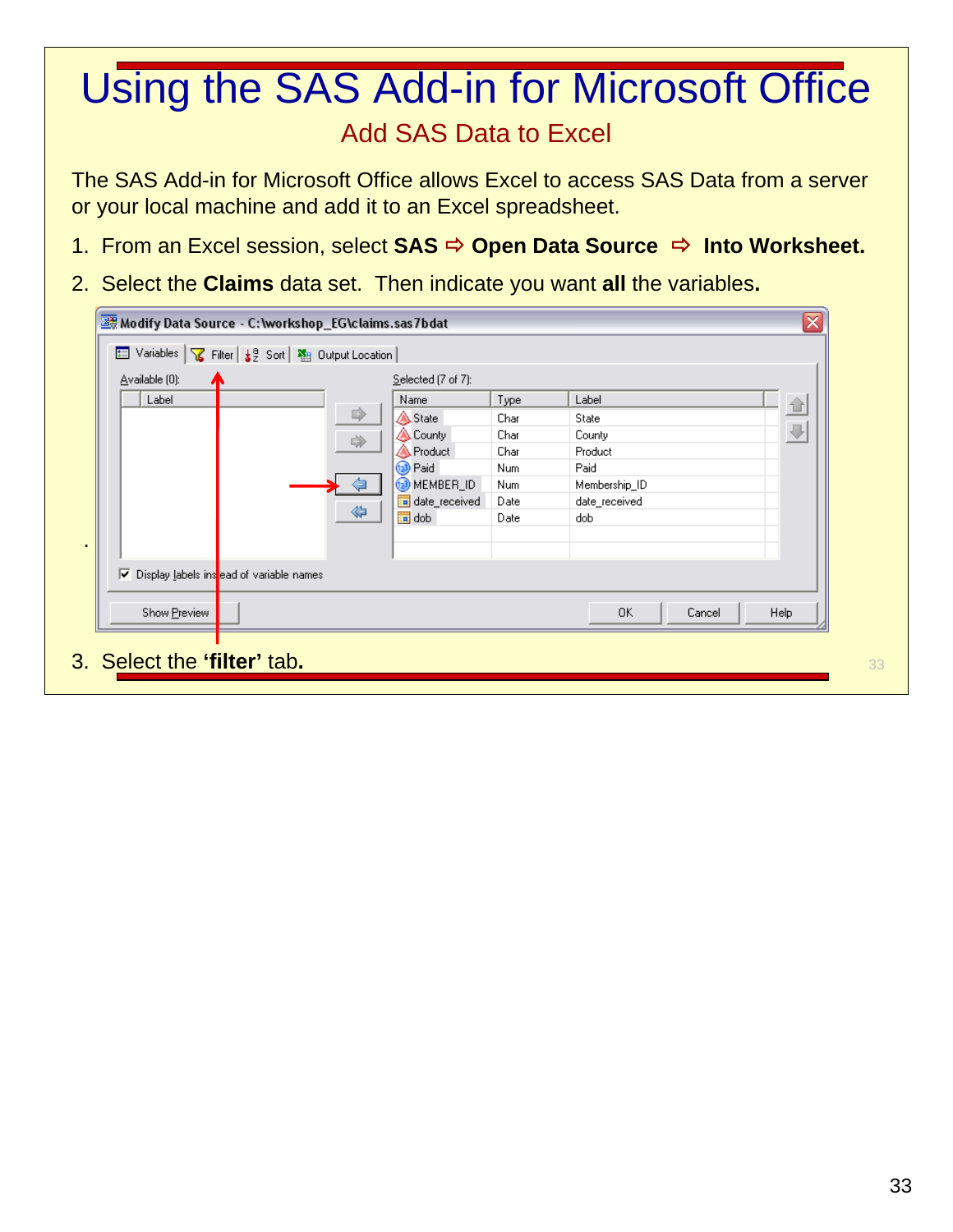#### Using the SAS Add-in for Microsoft Office Add SAS Data to Excel

Excel (2003 and earlier) limits the number of rows available in a spreadsheet to 65,536 and the columns to 256. While we are not near that limit here, we still may want to **filter** the data.

| County                                        | $\overline{\phantom{a}}$<br>Is equal to | $\overline{\phantom{a}}$ |                                                                                                                                   |             | $\blacktriangledown$<br>$\vert x \vert$ |
|-----------------------------------------------|-----------------------------------------|--------------------------|-----------------------------------------------------------------------------------------------------------------------------------|-------------|-----------------------------------------|
|                                               | Add filters by selecting the AND/OR     |                          | Select one value:<br>NULL<br><b>BREVA</b><br>BROWA<br><b>DADE</b><br><b>ESCAM</b><br><b>HERNA</b><br><b>HILLS</b><br>LEE<br>MANAT |             | ۸<br>≣                                  |
| Display labels instead of variable names<br>⊽ |                                         |                          | <b>ORANG</b><br><b>OSCEO</b>                                                                                                      |             | Clear All<br>$\checkmark$               |
| Show Preview                                  |                                         |                          | mails.                                                                                                                            | More Values | Cancel<br>Help                          |

For Office 2007 installations, you sort the data from this window.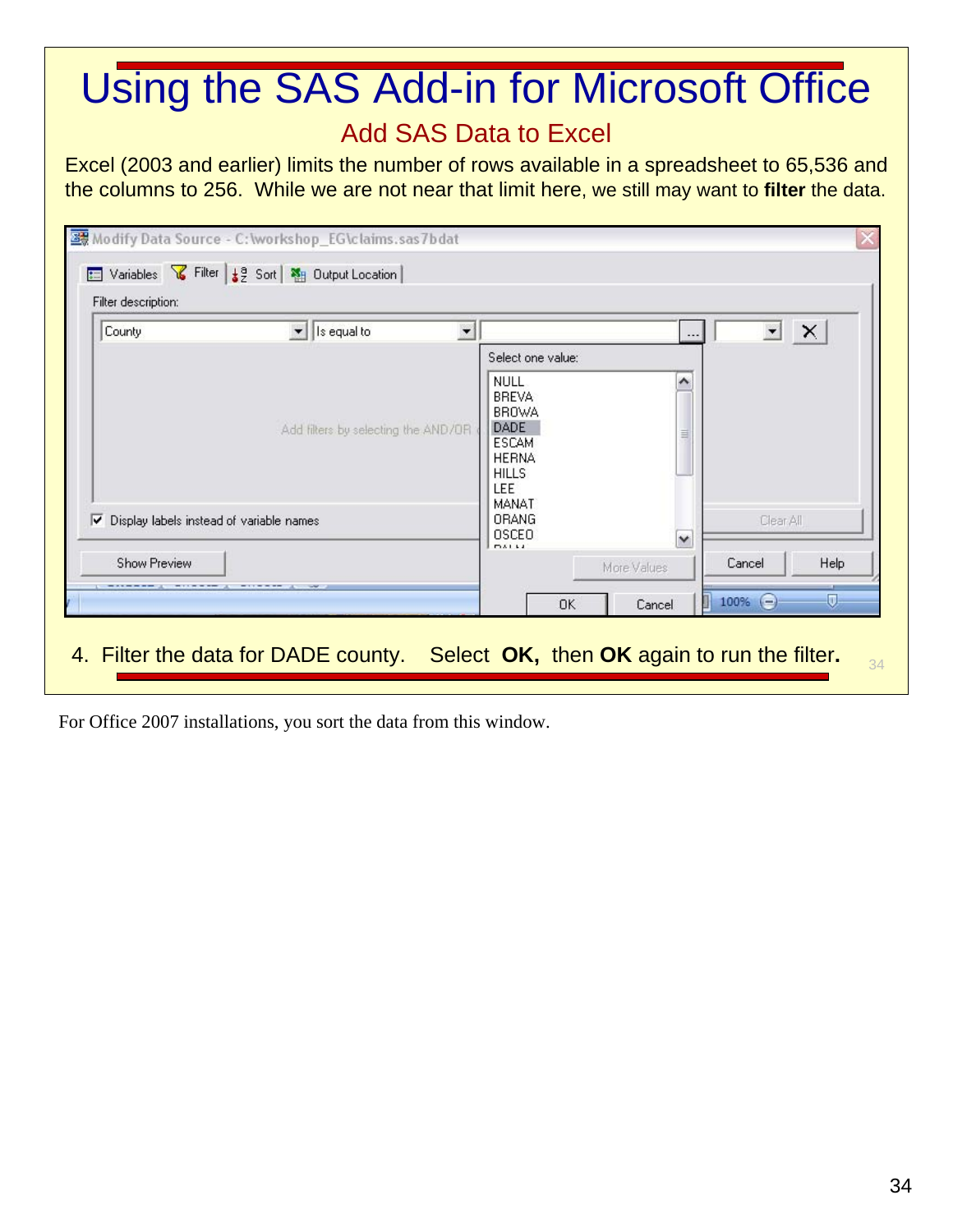### Add SAS Data to Excel Using the SAS Add-in for Microsoft Office

#### 4. The filtered data appears in the spreadsheet**.**

.

| $\mathbf{C}_{m}$ |   |                               | $\begin{bmatrix} 1 & 0 \\ 0 & 1 \end{bmatrix} = \begin{bmatrix} 0 & - \\ 0 & 1 \end{bmatrix} \in$ |                           |              |             |                        | Book1 - Microsoft Excel non-commercial use                                             |            |          |         | $\mathbf x$<br>Ħ        |
|------------------|---|-------------------------------|---------------------------------------------------------------------------------------------------|---------------------------|--------------|-------------|------------------------|----------------------------------------------------------------------------------------|------------|----------|---------|-------------------------|
|                  |   | Home                          | Insert                                                                                            |                           | Page Layout  | Formulas    | Data                   | Review<br>View                                                                         |            | Add-Ins  | $\circ$ | $\mathbf{x}$<br>司       |
|                  |   | $SAS -$                       |                                                                                                   |                           | 高暗⊭◆ ◆ → 国名号 |             |                        | Active Data: Active Selectior + B Analyze Data B Reports SAS Favorites + 图 图 团 图 图 文 2 |            |          |         |                         |
|                  |   | Menu Commands                 |                                                                                                   |                           |              |             | <b>Custom Toolbars</b> |                                                                                        |            |          |         |                         |
|                  |   | L1                            |                                                                                                   | $\overline{\phantom{a}}$  | $f_x$        |             |                        |                                                                                        |            |          |         | ×.                      |
|                  | A | B                             | C                                                                                                 | D                         | E            | F           | G                      | H                                                                                      | л          | J        | K       |                         |
| 1                |   |                               |                                                                                                   | State County Product Paid |              | ship ID ved | Member date recei      | dob                                                                                    |            |          |         |                         |
| $\overline{2}$   |   | $1$ FL                        | DADE                                                                                              | <b>WMR</b>                | 24.46        | 20100       | 26Jan2005              | 03Jan1927                                                                              |            |          |         |                         |
| 3                |   | $2$ FL                        | DADE                                                                                              | <b>WMR</b>                | 105.54       |             | 20150 16Feb2005        | 28Apr1937                                                                              |            |          |         |                         |
| 4                |   | $3$ FL                        | <b>DADE</b>                                                                                       | <b>WMR</b>                | $\Omega$     |             | 20150 15Feb2005        | 09Jan1915                                                                              |            |          |         |                         |
| 5                |   | 4 FL                          | DADE                                                                                              | <b>WMC</b>                | 53.91        | 20150       | 04Feb2005              | 21Jun1995                                                                              |            |          |         |                         |
| 6                |   | $5$ FL                        | DADE                                                                                              | <b>WMC</b>                | $\mathbf{0}$ |             | 20150 11May2005        | 14Jul1994                                                                              |            |          |         |                         |
| 7                |   | $6$ FL                        | <b>DADE</b>                                                                                       | <b>WMC</b>                | 6            |             | 20150 22Feb2005        | 14Feb1952                                                                              |            |          |         |                         |
| 8                |   | 7FL                           | DADE                                                                                              | <b>WMR</b>                | $\Omega$     | 20150       | 22Feb2005              | 17Jul1914                                                                              |            |          |         |                         |
| 9                |   | 8 FL                          | <b>DADE</b>                                                                                       | <b>WMC</b>                | 22.14        | 20180       | 19Jan2005              | 23Aug1984                                                                              |            |          |         |                         |
| 10<br>$14 - 4$   |   | n r <br>$\blacktriangleright$ | DADE<br>Sheet1                                                                                    | 18/88<br><b>CLAIMS</b>    | Sheet2       | Sheet3      | Υ.                     | 20100 201 200 200 225 2010 20                                                          | <b>HIL</b> |          |         | $\blacktriangleright$ 1 |
| Ready            |   |                               |                                                                                                   |                           |              |             |                        | 田回凹                                                                                    | 100%       | $\Theta$ | U       | ⊕                       |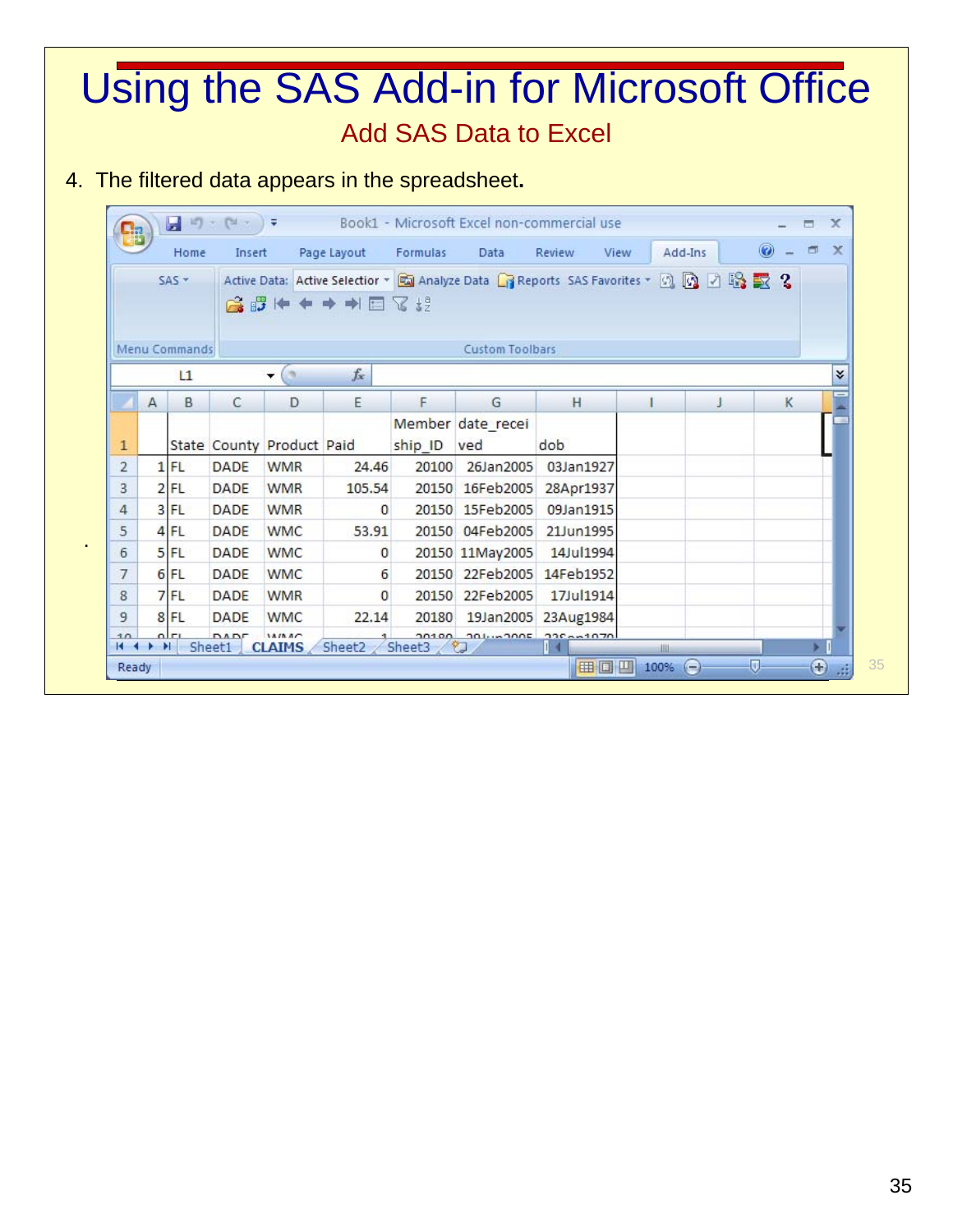#### Sorting Data in Excel Using the SAS Add-in for Microsoft Office

1. Select the **Sort** button on the **SAS Data Analysis** Toolbar.



2. Select the downward arrow and choose **HDR\_SEQ\_MEMB\_ID.** Keep Ascending as the default direction. Then select **OK.** 

| Sort by:                    |                           |                                    |
|-----------------------------|---------------------------|------------------------------------|
| HDR_SEQ_MEMB_ID<br>Then by: | ᅬ<br>$\mathbf{x}$         | G Ascending<br><b>C</b> Descending |
|                             | $\mathbf{y}$ $\mathbf{r}$ | C Ascending<br>C Descending        |
| Restore                     |                           |                                    |

For some installations of Office 2007, you have to sort the data as you bring it into Excel.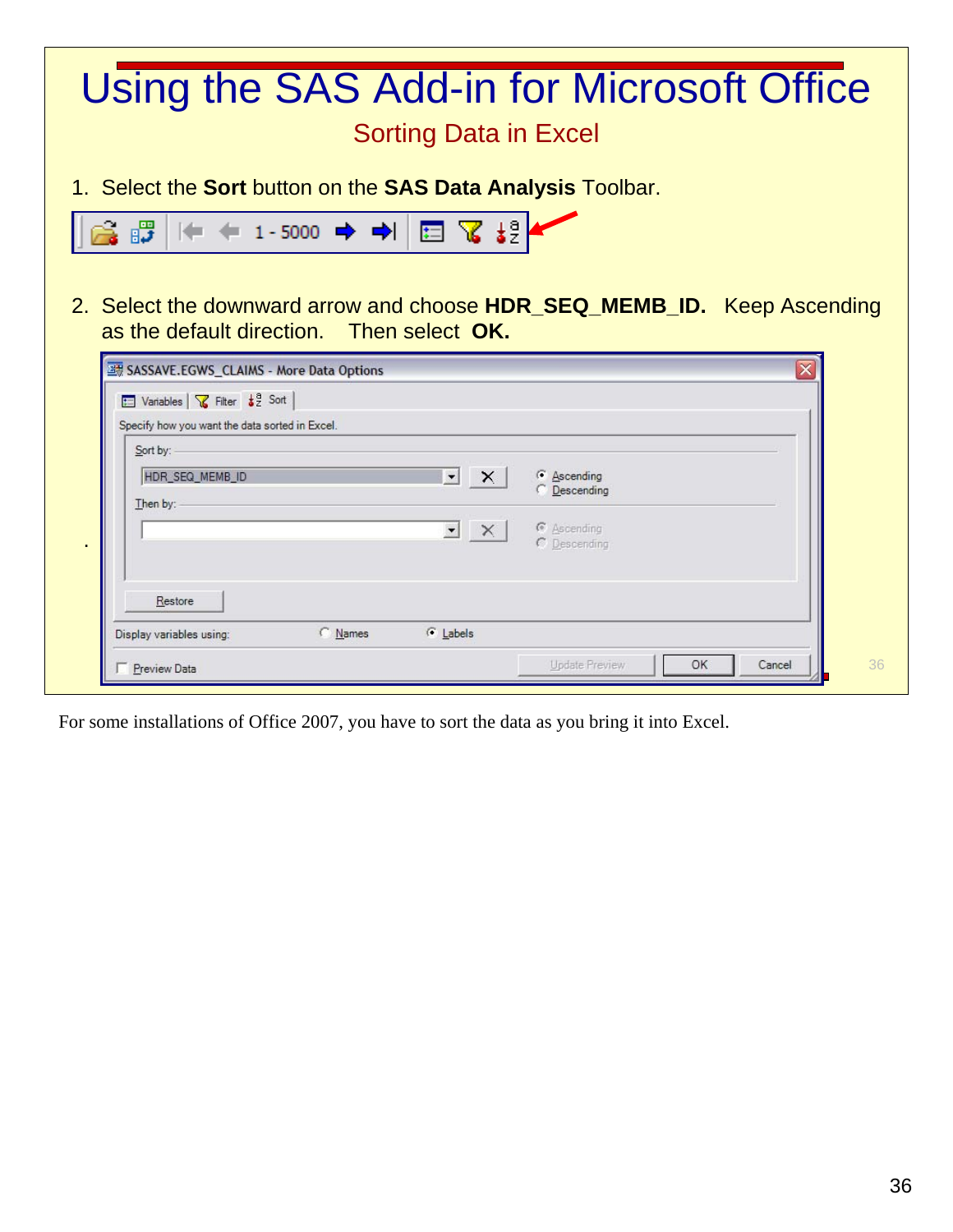#### Sorting Data in Excel Using the SAS Add-in for Microsoft Office

3. View the results in the spreadsheet. Notice that it is the Filtered data that is sorted**.**

|       |                |              |                                         | Microsoft Excel - SASSAVE.EGWS_CLAIMS |          |                                                                   |              |                              |                               |                                               | 同<br>ò.               |
|-------|----------------|--------------|-----------------------------------------|---------------------------------------|----------|-------------------------------------------------------------------|--------------|------------------------------|-------------------------------|-----------------------------------------------|-----------------------|
|       |                |              |                                         |                                       |          | File Edit View Insert Format Tools SAS Data Window Help Adobe PDF |              |                              |                               |                                               | $ B$ $\times$         |
| ▯     | Ê              | П<br>自       | 6 \$ Q *                                |                                       |          | 第 电图 ダ ロ マ ー 風 エ な ま ま                                            |              |                              | 出再回                           | $\frac{32}{7}$ 10<br>$\overline{\phantom{a}}$ | $\gg$<br>喜唱           |
| 认     | 閭              | 勪            |                                         | Active Data: Active Worksheet         |          | $\cdot$ 0. $\pm$<br>03.03.                                        | 國            | 動                            | My SAS Favorites              | $\mathbf 3$                                   |                       |
| 属     |                | $-446$       |                                         | $\mathbf{z}$ $\mathbf{z}^2$           |          |                                                                   |              |                              |                               |                                               |                       |
|       | A <sub>1</sub> |              | $\equiv$                                | obs.                                  |          |                                                                   |              |                              |                               |                                               |                       |
|       | $\mathsf{A}$   | B            | $\mathbb C$                             | D                                     | E        | F                                                                 | G            | Η                            |                               | J                                             |                       |
|       | obs le         |              | wdw fund<br>wdw stat ing count wdw prod | uct                                   | Paid     | master dob                                                        | POS          | <b>AYMENT HHOLD</b><br>2 AMT | DTL COP DTL WIT HDR SE<br>AMT | Q MEMB HDR Q<br>ID                            | <b>DATE</b>           |
| 2     |                | 1 FL         | <b>DADE</b>                             | <b>WMC</b>                            | 4.5      | 02Dec1985 0:00:00 ER                                              |              | 0                            | 0                             | 23783                                         | 31Jan                 |
| 3     |                | 2 FL         | <b>DADE</b>                             | <b>WMC</b>                            |          | 27Dec1985 0:00:00 PR                                              |              | 0                            | 0                             | 24297                                         | 20Jan                 |
| 4     |                | 3 FL         | <b>DADE</b>                             | <b>WMC</b>                            |          | 08May1985 0:00:00 PR                                              |              | 0                            | 0                             | 26317                                         | 03Jan                 |
| 5     |                | 4 FL         | <b>DADE</b>                             | <b>WMC</b>                            | 1.5      | 25Jan1955 0:00:00 PR                                              |              | 0                            | 0                             | 38622                                         | 18Jan                 |
| 6     |                | 5 FL         | <b>DADE</b>                             | <b>WMC</b>                            | 4.83     | 16Aug1980 0:00:00 PR                                              |              | 0                            | 0                             | 38694                                         | 01Jan                 |
| 7     |                | 6 FL         | <b>DADE</b>                             | <b>WMC</b>                            | 10       | 10Oct1992 0:00:00 PR                                              |              | 0                            | 0                             | 46031                                         | 11Jan                 |
| 8     |                | 7 FL         | <b>DADE</b>                             | <b>WMC</b>                            | $\Omega$ | 14Jul1994 0:00:00 OP                                              |              | 0                            | 0                             | 52970                                         | 27Jan                 |
| 9     |                | 8FL          | <b>DADE</b>                             | <b>WMR</b>                            | 16       | 29Jul1959 0:00:00 PR                                              |              | 0                            | 0                             | 90811                                         | 26Jan                 |
| 10    |                | 9 FL         | <b>DADE</b>                             | <b>WMC</b>                            | 4        | 13Feb1985 0:00:00 PR                                              |              | 0                            | 0                             | 144875                                        | 10Jan                 |
| 11    |                | <b>10 FL</b> | <b>DADE</b>                             | <b>WMC</b>                            | 50.91    | 24Sep1979 0:00:00 PR                                              |              | 0                            | 0                             | 144879                                        | 05Jan                 |
| 111   |                |              | H SASSAVE.EGWS_CLAIMS                   |                                       |          |                                                                   | $\leftarrow$ |                              |                               |                                               | $\blacktriangleright$ |
| Ready |                |              |                                         |                                       |          |                                                                   |              |                              |                               |                                               |                       |

.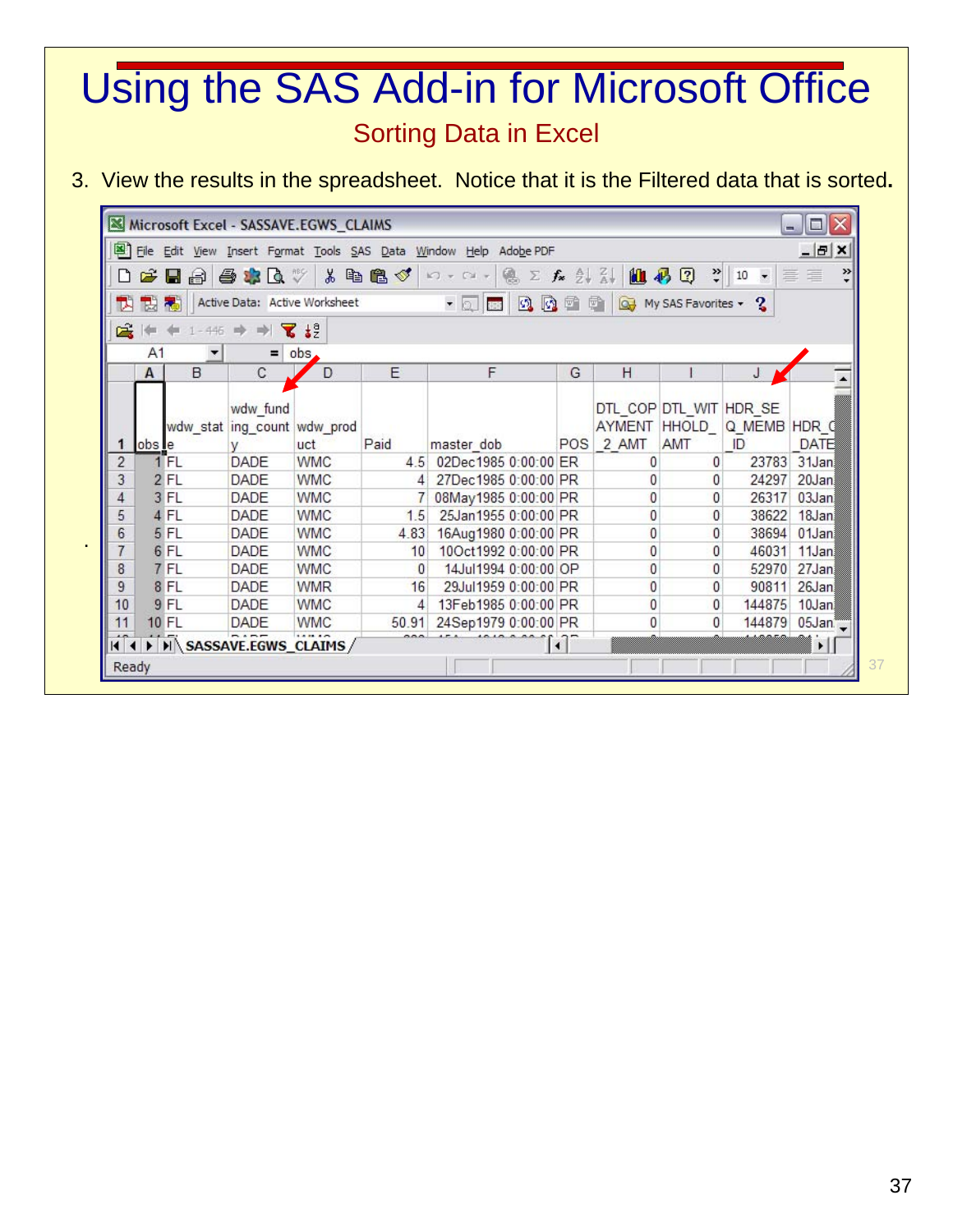# 6. Using The EXCEL Engine

 $\Rightarrow$ 38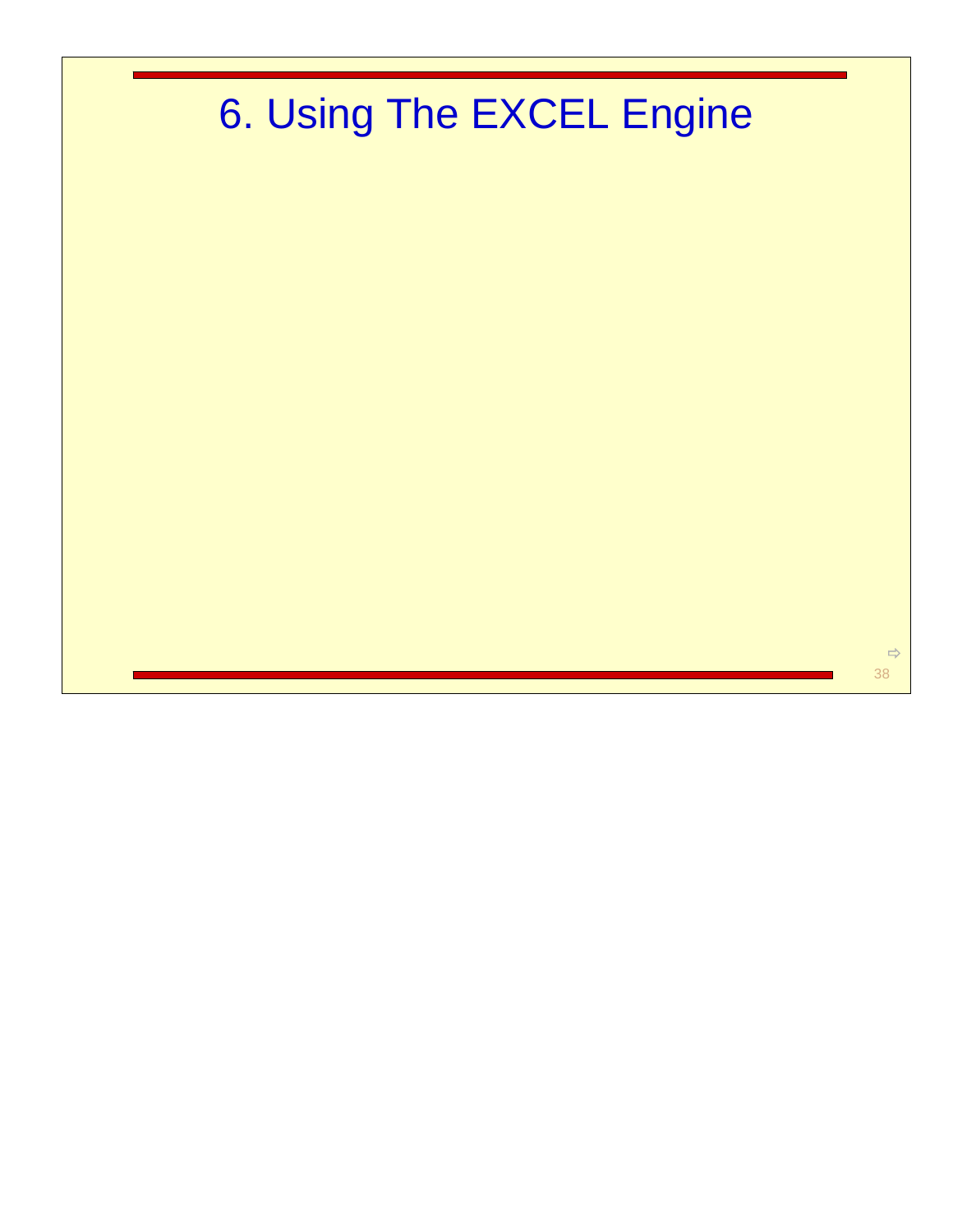In Version **9** of the SAS System, new enhancements to the LIBNAME statement provide direct, transparent access to Microsoft Access (97, 2000, or 2002) and Microsoft Excel ( 95, 97, 2000, or 2002) data.

The typical form of the LIBNAME statement:

#### LIBNAME *libref engine-name physical file name < libname-options > ;*

| Log - (Untitled)<br>libname ss excel 'new_workbook.xls' ;<br>191<br>NOTE: Libref SS was successfully assigned as follows:<br><b>EXCEL</b><br>Engine:<br>Physical Name: new_workbook.xls | <b>This LIBNAME</b><br>statement creates and<br>opens<br>new_workbook.xls in<br>the user's default |
|-----------------------------------------------------------------------------------------------------------------------------------------------------------------------------------------|----------------------------------------------------------------------------------------------------|
| lts                                                                                                                                                                                     | directory. (Notice the                                                                             |
| <b>Favorites</b><br>Tools<br>Help                                                                                                                                                       | path). The number of                                                                               |
| Folders<br>丽·<br>Search                                                                                                                                                                 | sheets are limited only<br>by available memory.                                                    |
| $\times$<br>In Folder<br>Name                                                                                                                                                           |                                                                                                    |
| <b>※Thew workbook</b><br>C: Documents and Settings Owner                                                                                                                                | $\Rightarrow$<br>39                                                                                |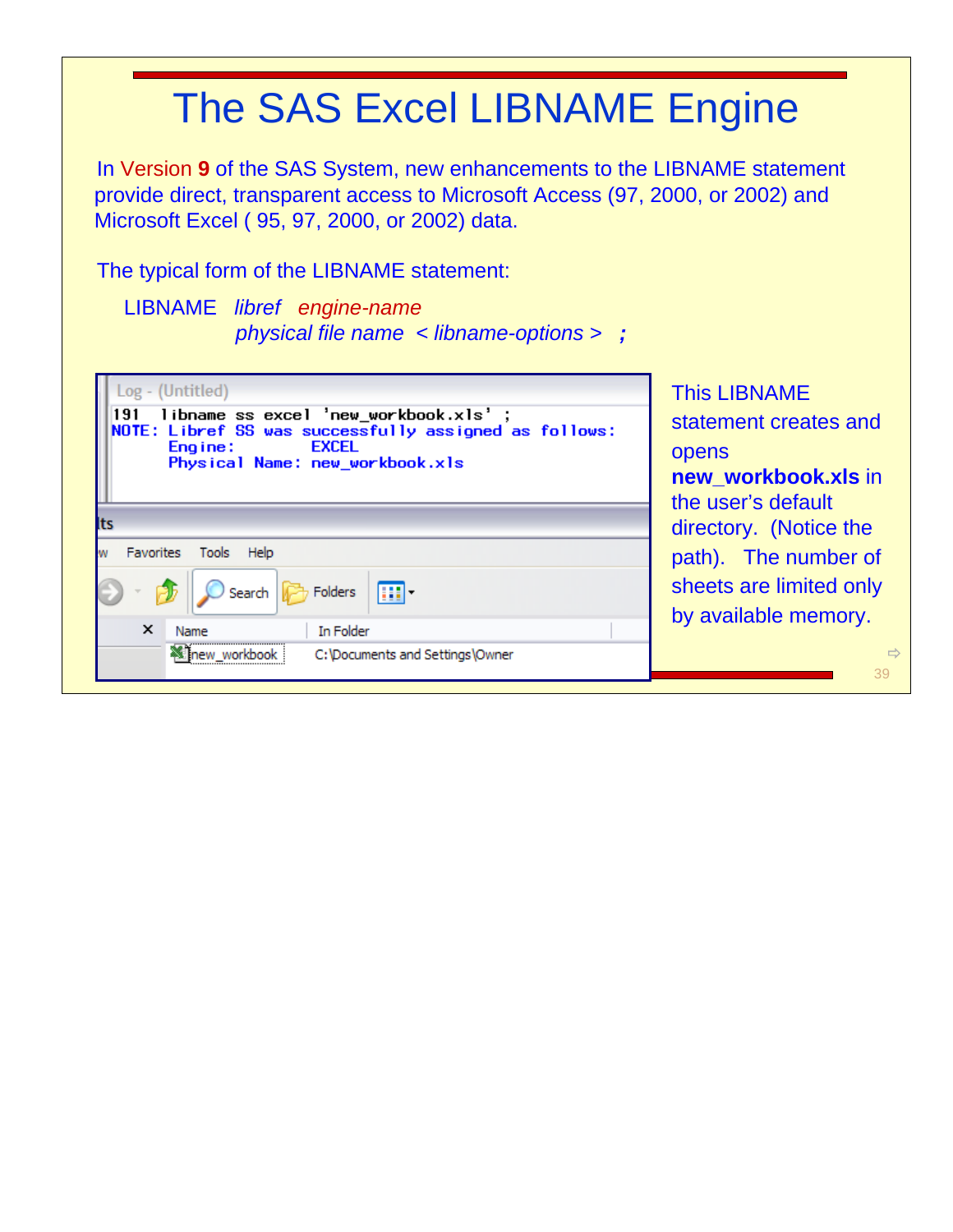When the LIBNAME statement is issued, then a new SAS library, **SS,** is created. Notice the **SS** library in the SAS Explorer window.

| <b>Active Libraries</b> |              | Log - (Untitled)                                                                                         |
|-------------------------|--------------|----------------------------------------------------------------------------------------------------------|
| Name                    | Engine       | libname ss excel 'new_workbook.xls' ;<br>191<br>NOTE:<br>Libref SS was successfully assigned as follows: |
| <b>Bencp</b>            | V9           | <b>EXCEL</b><br>Engine:                                                                                  |
| 间Cp                     | V9           | Physical Name: new_workbook.xls                                                                          |
| Eg_samp                 | V9           |                                                                                                          |
| Eg_ws                   | V9           |                                                                                                          |
| Sashelp                 | V9           |                                                                                                          |
| Sasuser                 | V9           |                                                                                                          |
| Sas 1                   | V9           |                                                                                                          |
| Sas_2                   | V9           |                                                                                                          |
| Sas 3                   | V9           |                                                                                                          |
| Sql_ws                  | V9           |                                                                                                          |
| <b>B</b> Ss             | <b>EXCEL</b> |                                                                                                          |
| <b>Well</b>             | V9           | Editor - Untitled1 *                                                                                     |
| <b>Norkshop</b>         | V9           |                                                                                                          |
| Work                    | V9           | libname ss excel 'new workbook.xls';                                                                     |

40

 $\Rightarrow$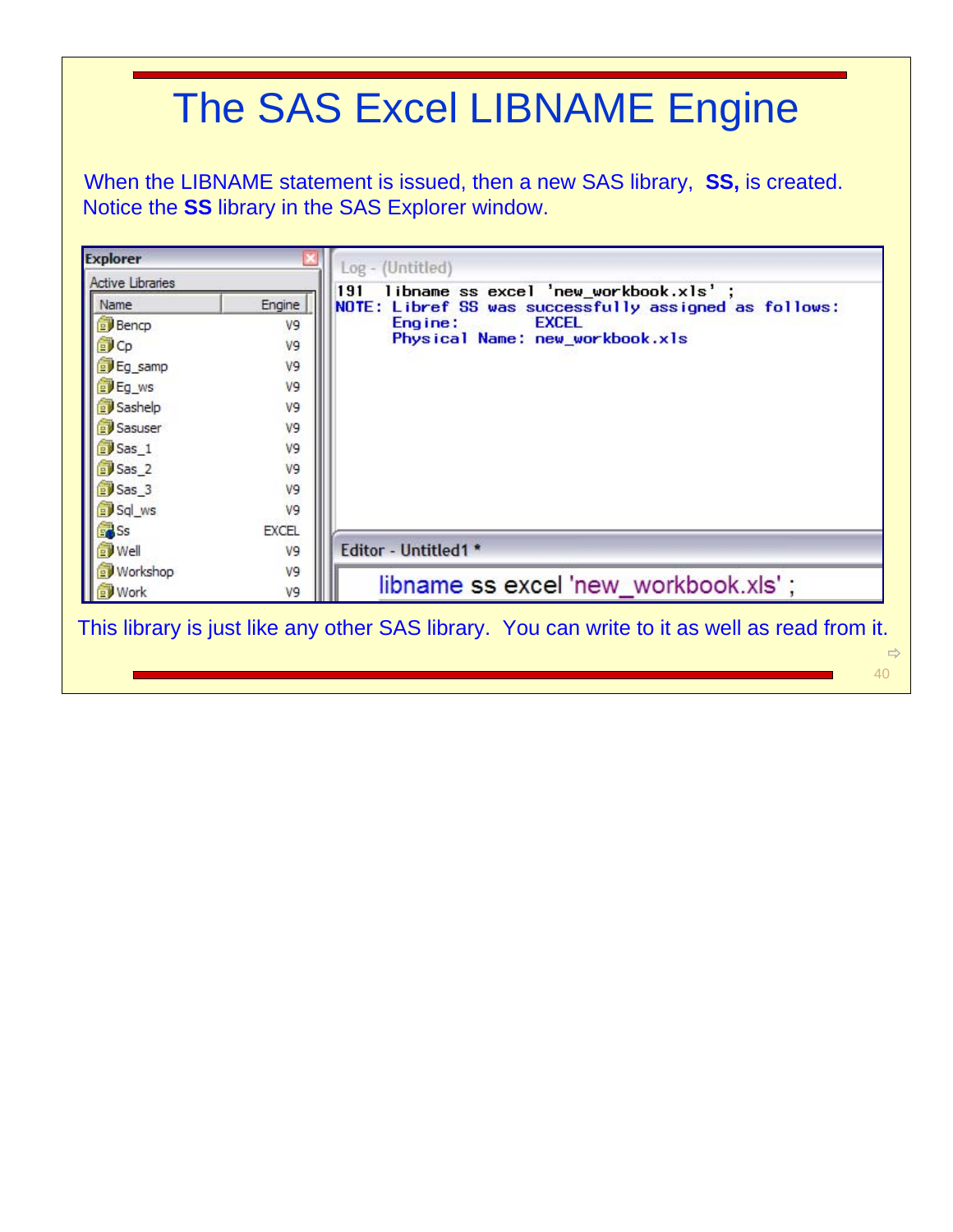Submit the PROC COPY step below, then open the SS Library. Notice the log.

| <b>Explorer</b>                                     | Log - (Untitled)                                                                                                                                                                                                                                                                                                                                                                                                                                                                                                                                                                                                                                                                                                                                                                                                                                                                                                                                         |  |  |  |  |  |  |
|-----------------------------------------------------|----------------------------------------------------------------------------------------------------------------------------------------------------------------------------------------------------------------------------------------------------------------------------------------------------------------------------------------------------------------------------------------------------------------------------------------------------------------------------------------------------------------------------------------------------------------------------------------------------------------------------------------------------------------------------------------------------------------------------------------------------------------------------------------------------------------------------------------------------------------------------------------------------------------------------------------------------------|--|--|--|--|--|--|
| Contents of 'Ss'<br>Name<br>CLASS<br><b>CLASS\$</b> | libname ss excel 'new_workbook.xls';<br>191<br>NOTE: Libref SS was successfully assigned as follows:<br><b>EXCEL</b><br>Engine:<br>Physical Name: new workbook.xls                                                                                                                                                                                                                                                                                                                                                                                                                                                                                                                                                                                                                                                                                                                                                                                       |  |  |  |  |  |  |
| COMPANY<br>COMPANYS<br>PRDSALE<br><b>PRDSALES</b>   | 192<br>proc copy in=sashelp out=ss;<br>193<br>select class company prdsale;<br>194 run:                                                                                                                                                                                                                                                                                                                                                                                                                                                                                                                                                                                                                                                                                                                                                                                                                                                                  |  |  |  |  |  |  |
|                                                     | NOTE: Copying SASHELP.CLASS to SS.CLASS (memtype=DATA).<br>WARNING: Engine EXCEL does not support SORTEDBY operations. SORTEDBY information cannot<br>NOTE: There were 19 observations read from the data set SASHELP.CLASS.<br>NOTE: The data set SS.CLASS has 19 observations and 5 variables.<br> NOTE: Copying SASHELP.COMPANY to SS.COMPANY (memtype=DATA).<br>NOTE: There were 48 observations read from the data set SASHELP.COMPANY.<br>$\textsf{INOTE}:$ The data set SS.COMPANY has 48 observations and 8 variables.<br> NOTE: Copying SASHELP.PRDSALE to SS.PRDSALE (memtype=DATA).<br>NOTE: SAS variable labels, formats, and lengths are not written to DBMS tables.<br>NOTE: There were 1440 observations read from the data set SASHELP.PRDSALE.<br>NOTE: The data set SS.PRDSALE has 1440 observations and 10 variables.<br>NOTE: PROCEDURE COPY used (Total process time):<br>real time<br>$3.01$ seconds<br>$0.21$ seconds<br>cpu time |  |  |  |  |  |  |
|                                                     | Notice the '\$' character on the datasets. Unlike a typical data source, data in an Excel                                                                                                                                                                                                                                                                                                                                                                                                                                                                                                                                                                                                                                                                                                                                                                                                                                                                |  |  |  |  |  |  |

41  $\Rightarrow$ Notice the **'\$'** character on the datasets. Unlike a typical data source, data in an Excel spreadsheet need not be left and top aligned. For this, Excel has *named ranges* which allow data to be placed anywhere inside a spreadsheet. By default, SAS reads and writes data from named ranges on spreadsheets, but will also read spreadsheet data directly in the absence of a named range.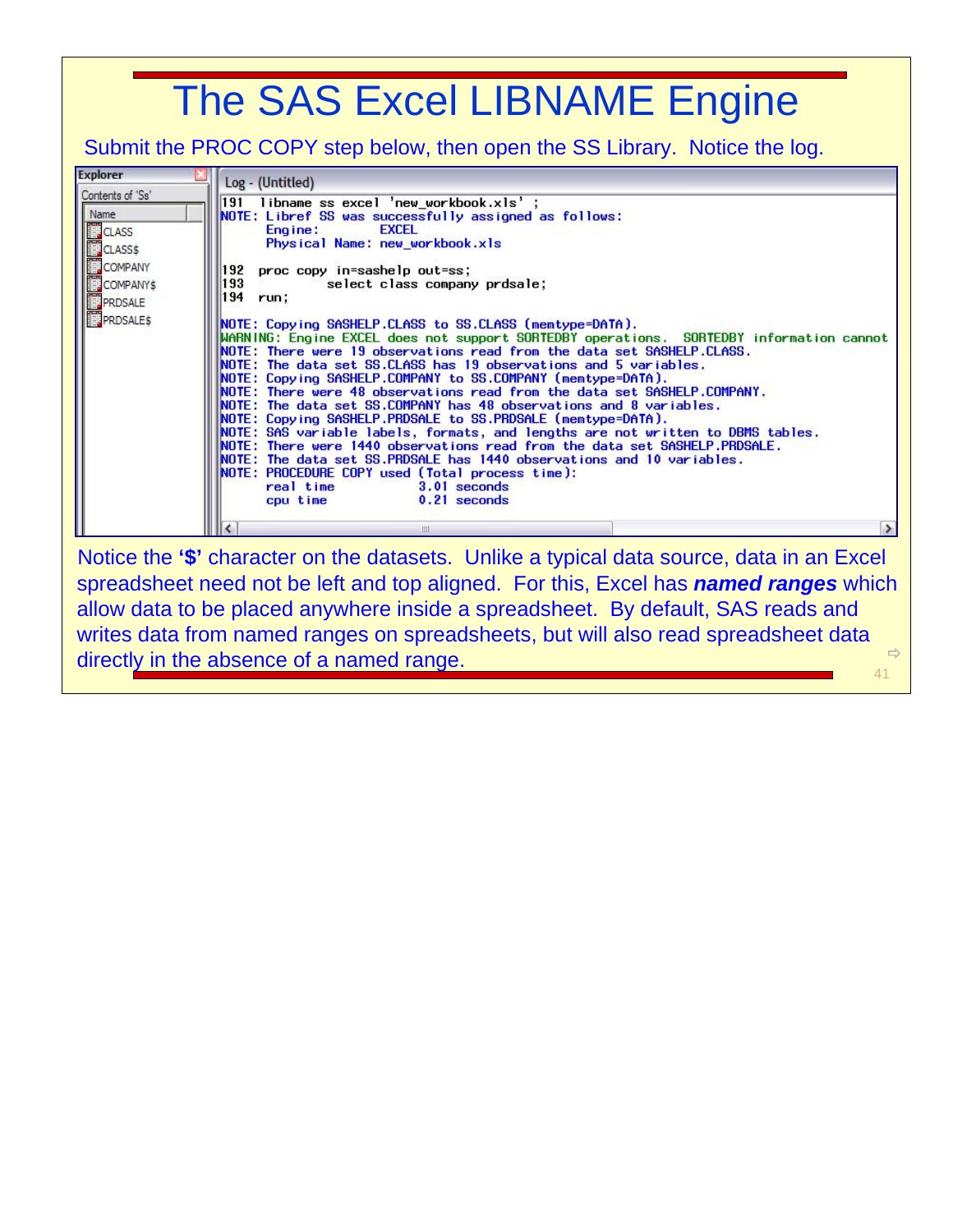When the **new\_workbook** spreadsheet is accessed, the 'tabs' created from each dataset, can be seen.

| 图 new_workbook<br>Ξ<br>$\blacksquare$ |         |   |                                   |      |       |   |   |  |  |  |  |
|---------------------------------------|---------|---|-----------------------------------|------|-------|---|---|--|--|--|--|
|                                       | A       | B | C.                                | D    | E     | F | G |  |  |  |  |
| 2                                     | Joyce   | Έ | 11                                | 51.3 | 50.5  |   |   |  |  |  |  |
| 3                                     | Jane    | F | 12                                | 59.8 | 84.5  |   |   |  |  |  |  |
| 4                                     | Louise  | F | 12                                | 56.3 | 77    |   |   |  |  |  |  |
| 5                                     | Alice   | F | 13                                | 56.5 | 84    |   |   |  |  |  |  |
| 6                                     | Barbara | F | 13                                | 65.3 | 98    |   |   |  |  |  |  |
| 7                                     | Carol   | F | 14                                | 62.8 | 102.5 |   |   |  |  |  |  |
| 8                                     | Judy    | F | 14                                | 64.3 | 90    |   |   |  |  |  |  |
| 9                                     | Janet   | F | 15                                | 62.5 | 112.5 |   |   |  |  |  |  |
| 10                                    | Mary    | F | 15                                | 66.5 | 112   |   |   |  |  |  |  |
| 11                                    | Thomas  | М | 11                                | 57.5 | 85    |   |   |  |  |  |  |
| 12                                    | James   | М | 12                                | 57.3 | 83    |   |   |  |  |  |  |
| 13                                    | John    | Μ | 12                                | 59   | 99.5  |   |   |  |  |  |  |
| 14                                    | Robert  | Μ | 12                                | 64.8 | 128   |   |   |  |  |  |  |
| 15                                    | Jeffrey | Μ | 13                                | 62.5 | 84    |   |   |  |  |  |  |
| 16                                    | Alfred  | Μ | 14                                | 69   | 112.5 |   |   |  |  |  |  |
| 17                                    | Henry   | Μ | 14                                | 63.5 | 102.5 |   |   |  |  |  |  |
| 18                                    | Ronald  | Μ | 15                                | 67   | 133   |   |   |  |  |  |  |
| 19                                    | William | Μ | 15                                | 66.5 | 112   |   |   |  |  |  |  |
| 20                                    | Philip  | Μ | 16                                | 72   | 150   |   |   |  |  |  |  |
| 21                                    |         |   |                                   |      |       |   |   |  |  |  |  |
| $\vert \vert$                         |         |   | (F) H CLASS / COMPANY / PRDSALE / |      |       |   |   |  |  |  |  |

42  $\Rightarrow$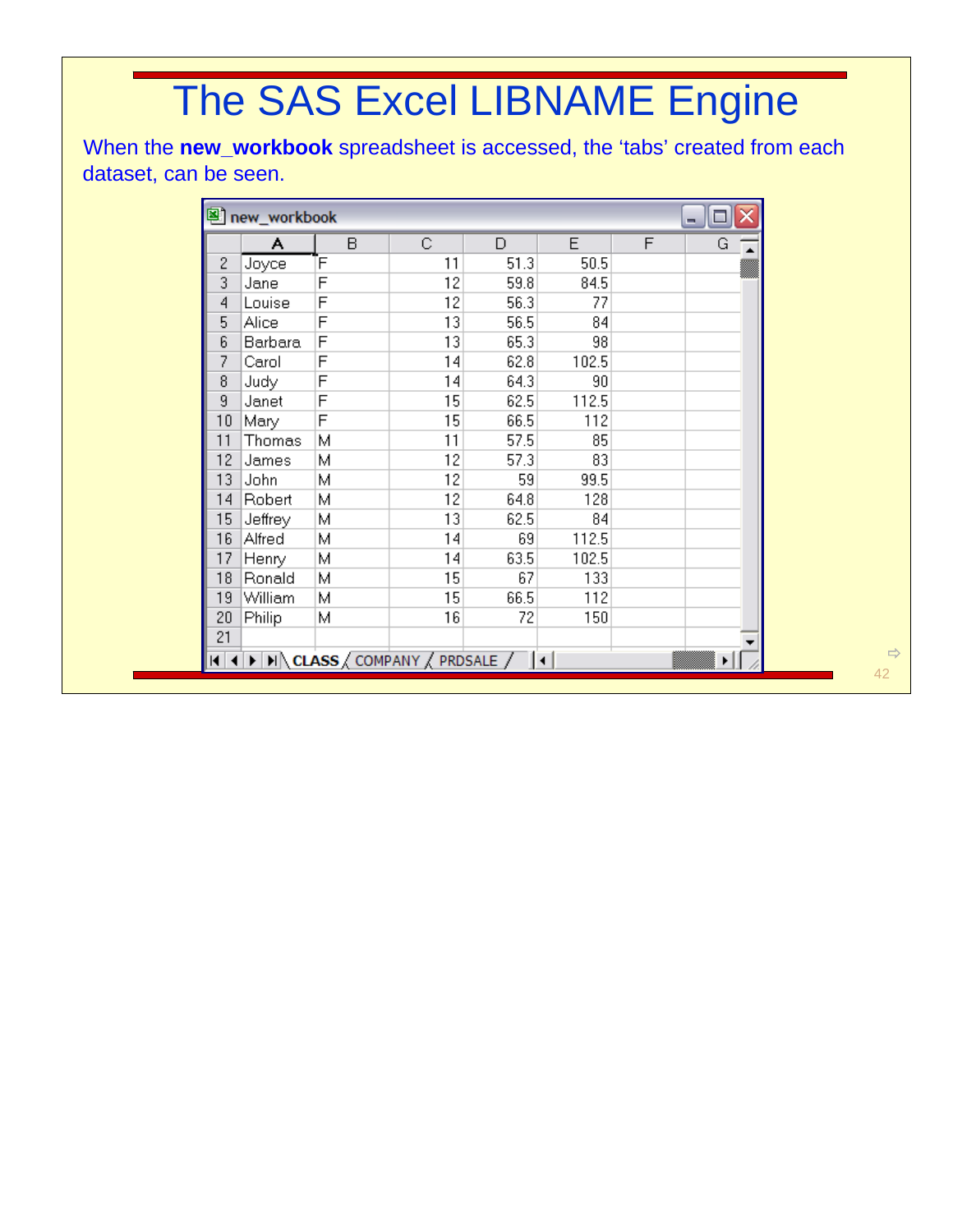When a new SAS dataset is created in an Excel library, SAS creates both a spreadsheet and a named range, each is given the same name, with the spreadsheet denoted by a trailing '\$'.

SAS can do the following with an EXCEL engine:

- $\bullet$  create new workbooks
- create a new spreadsheet with a named range and write data to the range
- ◆ write data to an empty existing named range
- ◆ append data to spreadsheet data or named range
- ◆ read data from a pre-existing spreadsheet
- ◆ read data from a pre-existing named range
- $\blacklozenge$  delete all data from a named range
- ◆ do the above without Excel on the computer.

The SAS libname engine can not do:

- ◆ rename spreadsheets within a workbook
- delete spreadsheets from a workbook, or delete entire workbooks
- change or apply formatting
- ◆ write a formula into a cell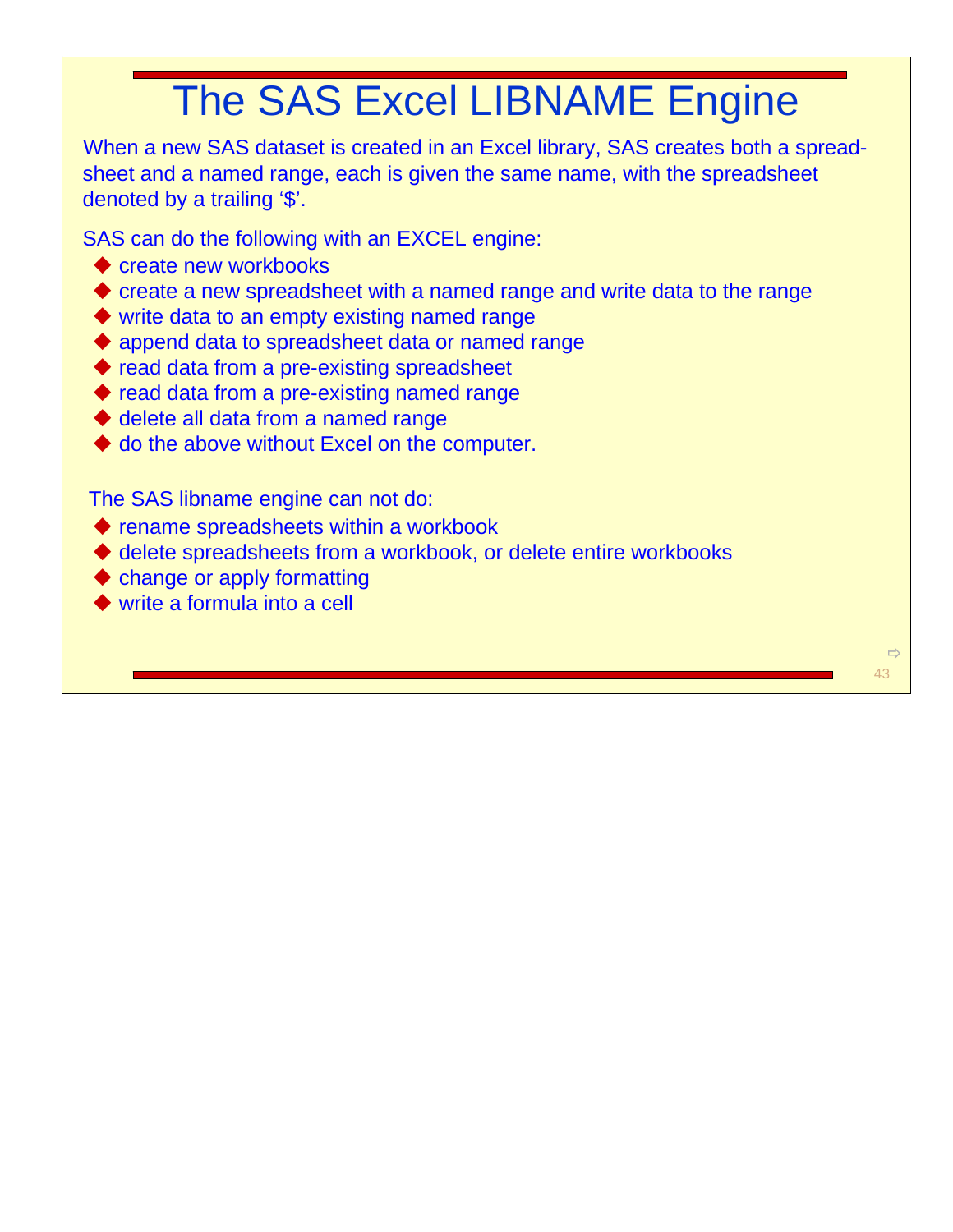